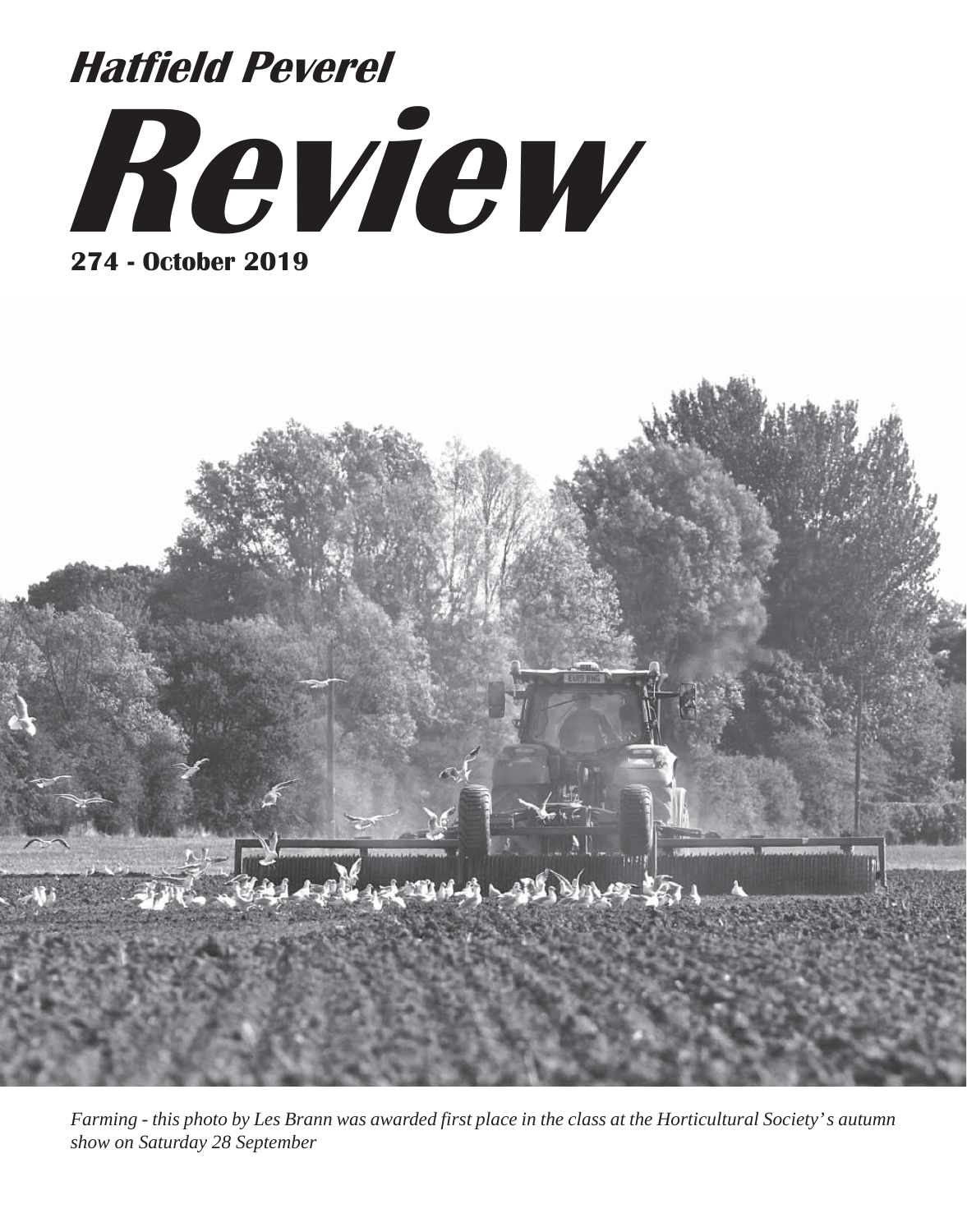

### **Hatfield Peverel Review**

Hatfield Peverel Parish Council publication. Opinions expressed are not necessarily those of the Council.

The editors are Jackie and Ken Earney. Contributions to 59 Willow Crescent, by email to kenearney@hotmail.com or by phoning 01245 381235.

### **Contents**

| Success for NDP plan/Remembrance Day 3     |    |
|--------------------------------------------|----|
| Allotment and growing news                 | 4  |
| Autumn Show/potato competition/AGM         | 5  |
| Parish Council continued on page 7         | 6  |
| Special Constables required/Film Club      | 7  |
| Nursery/Walkers/Lunch Club                 | 8  |
| Helen Rollason opens its doors             | 9  |
| Hadfelda WI/WEA/Folk Dance Club            | 10 |
| Hafelda Square car park in new ownership/  | 11 |
| Feoffees charity applications              |    |
| News from St Andrews/Mother Union          | 12 |
| Methodist and Reality Church               | 13 |
| All Saints, Ulting                         | 14 |
| Library/Stone curry                        | 15 |
| Wine Club/A mixture of this and that       | 16 |
| Goodbye from Debbie the Post/              | 17 |
| Cardfields Christmas lunch                 |    |
| Village hall/bowls/Parish magazine         | 18 |
| Useful telephone numbers/Parish Council 19 |    |
| Last harvest/Treasure hunt                 | 20 |

**Copy for the December issue by Friday, 15th November please. Any ideas for Christmas let us know**

## **Local events and happenings round and about**

### **Diary Dates**

Parish Council page 6 Church diary dates 12, 13, 14 Luncheon Club page 8 Village hall events page 18

#### **October**

- 19 Coffee morning Helen Rollason
- 23 Hadfela WI
- 24 Folk Dance Club
- 31 Hatfield Peverel Walkers

### **November**

- 2 St Andrews coffee morning 10am
- 4 Parish Council meeting
- 6 Flower Club
- 6 Horticultural Society AGM
- 9 Methodist Church coffee morning
- 10 Rememerance Day Service
- 13 Wine Club
- 14 Folk Dance Club
- 16 Helen Rollason coffee morning
- 24 Hatty Pevs got talent back page
- 26 Folk Dance Club
- 27 Hadfelda WI
- 24 Folk Dance Club

### **December**

- 2 Parish Council meeting
- 4 Flower Club
- 8 Christmas in the park

### **Flu clinics, Sydney House Surgery and The Laurels Surgery**

Saturday 12 October 9.00 - 12.00 The Laurels Monday 14 October 9.00 - 17.00 The Laurels Thursday 17 October 8.00 - 18.00 Sidney Hous**e No appointment necessary**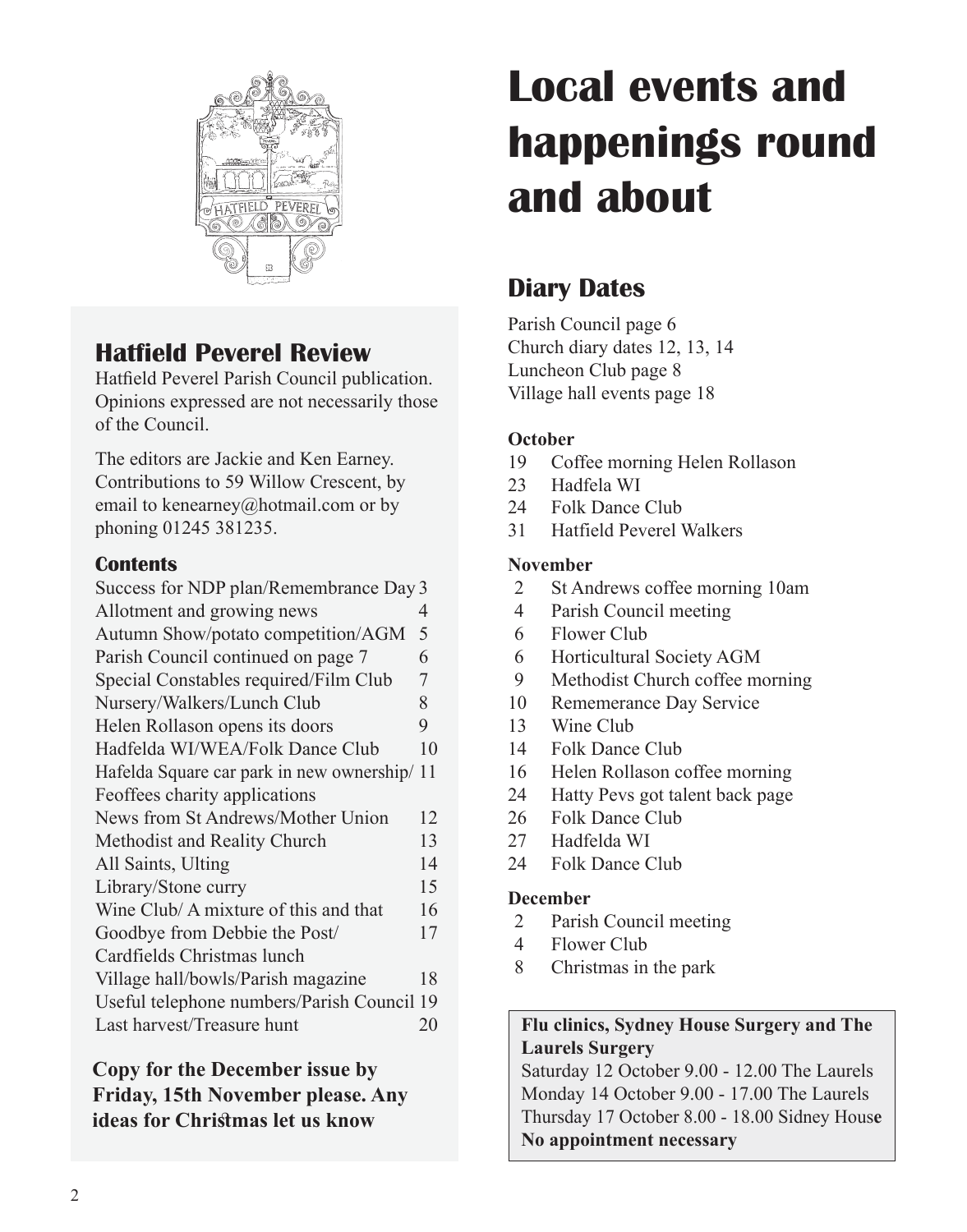### **Success for our NDP plan Congratulations to our Neighbourhood Development Plan team for their hard work in achieving this result**

You may have seen the press release from Braintree District Council following the meeting of Cabinet on Monday 9 September when the NDP was approved to progress to referendum.

Referendum is anticipated to take place in November, and provided 50% or more of those who vote in the parish agree the plan, then it will be made by BDC at their meeting in December. BDC do not anticipate a delay due to a possible election that may happen, unless it is deemed too politically sensitive then the position could change.

A hard copy of the Examiner's Report can be found in the library if you are unable to access this on line, from which you will see that some changes were deemed necessary, and some policies removed. However, the NDP team was pleased the plan passed Examination, and that BDC have accepted the changes for the plan to progress.

#### **The Plan now carries considerable weight in the determination of planning applications, and once made will become part of BDC's Development Plan.**

It has taken a number of years to reach this stage, and of course many changes have taken place during this time from when we started out back in January 2015. It is therefore considered that a review will be necessary to take into account these changes, suggestions by the



*Photo lineup - our NDP team- Margaret Freeman, Stella Scrivener, Cllr Diane Wallace, Cllr Mike Renow, Cllr Gabrielle Spray, Helen Peter and Mark East* 

Examiner, and to revisit the policies that have been removed including Heritage, and the green wedges.

**BDC will arrange the referendum and advise you of the date and where the polling station will be.**. **Details will also be published on the Parish Council notice boards, website and social media.** 

**It is important you get your views over on future plans for the development of our village. Your support is important, please use your vote.**

### **Change of time for Remembrance Day service**



This year's Remembrance Day service will be held on Sunday 10 November at 10.30am at St Andrews Church, instead of in the afternoon.

A warm welcome to all the family to this special morning. Tea and coffee will be served in the hall after the service.

There will be a collection for the Poppy Appeal at the conclusion of the service: this helps support disabled veterans and their families. Thank you.

Peter Archer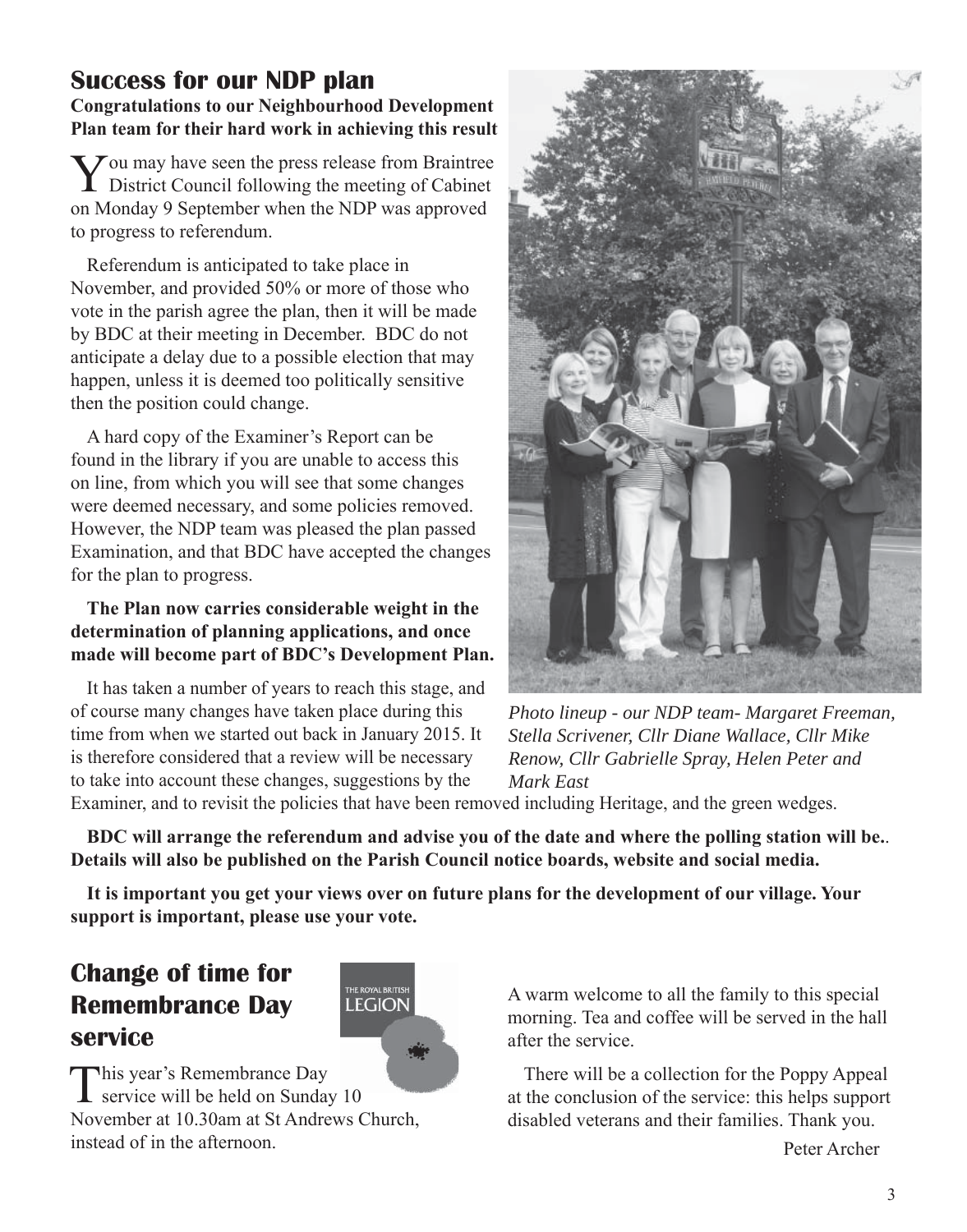### **Seasonal weather - this phrase does not really exist in the UK! Allotment and growing news, Drew Price, new site letting officer**

Look at our weather, beginning with a cold wet and late spring, followed by some normal weather, add in hot dry weather followed by torrential rain, this is what we on the allotments live for. The mystery of mother nature.

Improvise, adapt and overcome: critical skills for gardening success. I know many of our members have had a great year despite initial concerns. How is your garden looking? Our allotmenteers succeed because of their unique ability to improvise, adapt and overcome to any and all challenges nature throws at us. I suspect the same to be true for you home gardeners that do well.

**Fall clean-up:** In planning your fall cleanup, see what is available to use for spring



*Drew sent his article in whilst on holiday in the States. He also sent this beautiful photo of Fall in Connecticut. Our monochrome version can't do justice to the the colour original*

preparation. The ground is now softer for digging over, leaves are falling for composting or use as leaf mould or mulch, and cut your lawns a bit shorter for winter's approach. When cold weather stops sap flowing, trim back trees and bushes.

**Fall planting:** You **can** plant now. For example, onions, garlic, winter cabbages, brassicas and broad beans will overwinter. Plant winter potatoes in a bag or bin now for new potatoes at Christmas. Or plant bulbs, raspberry canes or fruit trees or any new trees and bushes while the soil is warm.

**Seed Orders:** Our allotment holders are now sitting down ordering seeds for next year. If you or family or friends want in on our seed discount scheme, contact me newsite@hpaa.org.uk for access to our catalogues and choose what you want to plant next year. Or contact me if you or someone you know might be interested in getting an allotment plot of your own. We do have a few plots available.

*If a year was tucked inside of a clock, then autumn would be the magic hour* - Victoria Erickson

*How beautiful the leaves grow old. How full of light and colour are their last days* - John Burroughs

*Fall has always been my favourite season. The time when everything bursts with its last beauty, as if nature had been saving up all year for the grand finale* - Lauren DeStefano

And from our home-grown poet and allotmenteer, an overvew on the declining year

#### **The allotment battle**

*We have moles and we have rabbits, we have pigeons, snails and slugs, We have club root on the cabbage, and a wide array of bugs. We carry on with planting and sowing of our seed, We will not get downhearted for we are a hardy breed. We carry on with watering because the weather is so dry And if we weren't a happy bunch I think we all would cry. But when it comes to harvesting our fruit and veg, with joy of heart We know from our allotment, we never want to part.*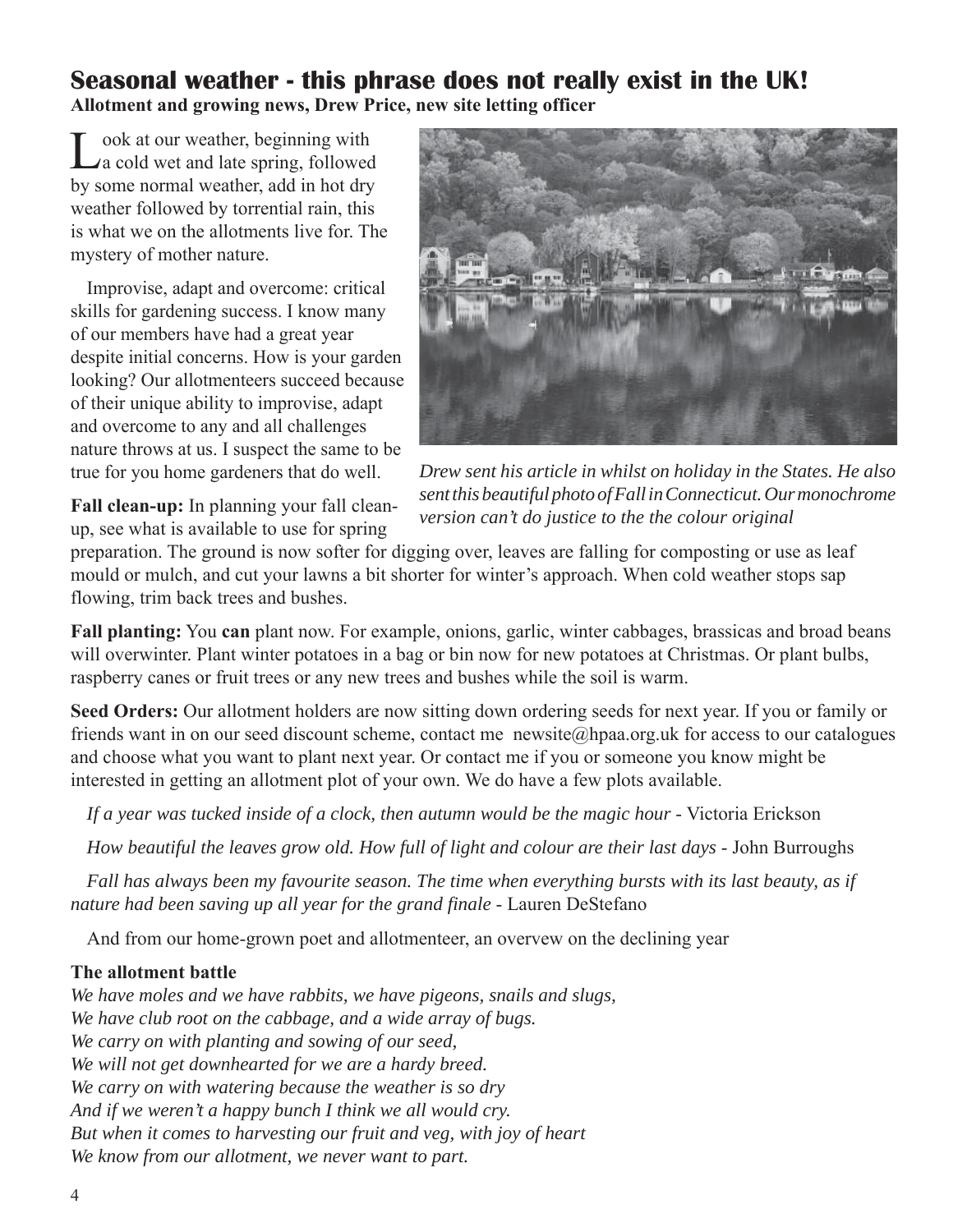### **Entries up, visitors up - happy to welcome you to our Autumn Show Horticultural Society, Publicity Trina Butcher 01245 380532**

It has been a strange year, hot and dry, cold and<br>windy, but still the end result has produced good **T** t has been a strange year, hot and dry, cold and vegetables and flowers - for some! But have you noticed, in spite of a shortage of rain, the shrubs and trees have carried on and on producing more and more branches and leaves - they made the most of it in the earlier wet spells.

#### **Autumn Show results**

A good number of visitors came to see what we all get up to twice a year when we hold our Spring and Autumn shows. **How about joining us next Spring with some entries of your own? Especially the children.** There are prizes to be won and you would be amazed at what you can turn your hand to when you try!

Prizes were presented to this year's winners by John Upson, President of the Society.

Beddoe Cup (vegetables and fruit) Alan Butcher; The Society Cup (chrysanthemums) and the Roy Turner Cup ((dahlias) Dennis Wakefield. Society Cup (dahlias), Banksian Medal and Best Tray Dennis Dawson. Best exhibit (mixed dahlias) Irene Dawson. Rose Plaque (other flowers) Mary Brann. Jaques Vinall Cup (begonia competition) Hedley Janes. Bowl Trophy (cookery) Susan Clements. Special apple desert cake Janet Roberts. Kynaston Trophy (handicrafts) Pam Warren. Gilder Cup (children's) Olivia Emberson. Shutter Trophy (photography) Les Brann. Best vase (mixed flowering stems) Trina Butcher.

#### **Lets talk potatoes**

Many of us, at our March and April meetings, went home with a potato tuber and a large plastic bag in which to grow the same.

After love and cherishing by some - and little love and not enough water by others, potatoes were weighed in September and from 28 entries Hedley Janes was the winner with 5.679 kg, closely followed by David Platts (last years winner), with 5.524 kg. A close thing.



*Congratulations to Olivia Emberson, winner of the Gilder Cup (children's section under 6) with her cup and Certificate of Merit*

#### **More potatoes**

Young growers from the Infant and Junior Schools were invited by the society to take part in the Autumn Show. Elaine Harvey shared out the potatoes - 2 for each child - and they were in charge, watering, weeding, watching them grow. The schools competed against each other and there was great excitement when the bags were tipped out and the spuds weighed. **Class winners**: **Infants Diamond class** 1187g, **Juniors Base 4** 896g. Overall totals Infants 4954g, Juniors 5853g.

**AGM Wednesday 6 November St Andrews Church hall 8pm.** Start watering now to fatten your pumpkins and marrows and after the business of the evening, see whose is the heaviest!

You can then celebrate - or drown your sorrows with cheese and a glass or two.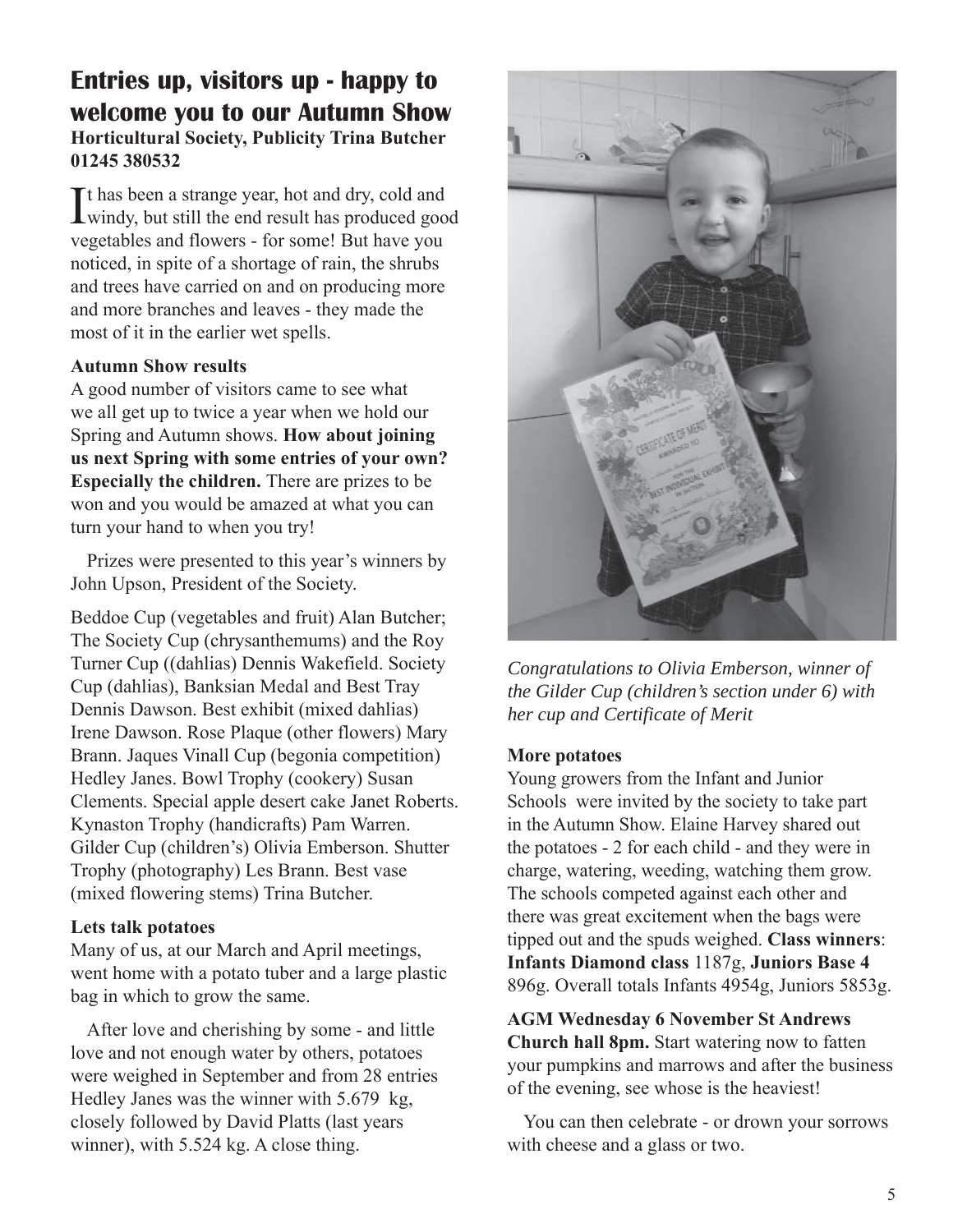### **Parish Council news**

**Sarah Gaeta, Clerk to the Parish Council, Parish Council office, Community Association Village Hall, Maldon Road, Hatfield Peverel, CM3 2HP**

### **To make an appointment to see the Clerk in person**

Please telephone 01245 382865 or email parishclerk@hatfieldpeverelpc.com between the hours of 9am and 2pm Monday, Wednesday, Thursday and Friday

### **Parish Council vacancies**

There are currently three vacancies on the Council. If you would like further information on what being a Parish Councillor involves, please contact the Clerk Alternatively, if you feel you have an area of expertise the Parish Council would benefit from and are interested in joining an advisory group or working party, please get in touch.

We are currently looking for volunteers to be part of the **Sport and Recreation advisory group** and **Communication Strategy working party.** 

**Committees** undertake work for and on behalf of the Council with delegated powers. **Advisory groups** are informal groups that meet regularly to discuss issues that arise and make recommendations to full Council.

**Working parties** are informal groups that meet for a short-term aim, for example, to co-ordinate a project.

### **Planning**

**All planning meetings are open to the public. Notification of these meetings will be posted in the village notice boards three clear days prior to each meeting.**

**Planning decisions are made by Braintree District Council** following consultation with residents, the Parish Council and other agencies where necessary. For information on what planning applications have been received, granted and refused by Braintree District Council, please see the weekly and/or monthly planning lists which are updated daily and available to view here:

https://www.braintree.gov.uk/info/200225/search\_and\_track\_planning\_applications/592/weekly\_lists

**Details of all planning applications discussed by the Parish Council** can be found on the monthly full council meeting minutes (published on the website and copies held in the library). Whilst this does not detail Braintree District Council's decisions, it will indicate what applications have been received during the preceding month.

### **The following applications were considered in full council on 2 September**

19/01395/HH – Erection of single storey rear extension at Hawthorn Lodge, 17 Hawthorn Road. 19/01420/HH – Erection of single storey side and rear extension and replacement garage at The Cottage, Nounsley Road. 19/01520/HH – Two storey rear extension and replacement two storey garage and side extension at The Cottage, Nounsley Road.

19/01507/HH – two storey rear extension and new build cart lodge at Waverley, Maldon Road.

19/01504/REM – Approval of reserved matters following outline approval

15/01103/OUT – approval of landscaping for the erection of 9 dwellings at Cowards Garage, The Street. It was felt that the site should be for mixed use. Cllrs Renow and Wallace to put comments together.

### **The following applications were noted (no action required by parish council)**

19/01466/HHPA – Erection of single storey rear extension at 69 Priory Farm Road. 19/00212/TPO – Tree works at land adjacent to 1 Woodham Drive. Noted and passed to tree warden

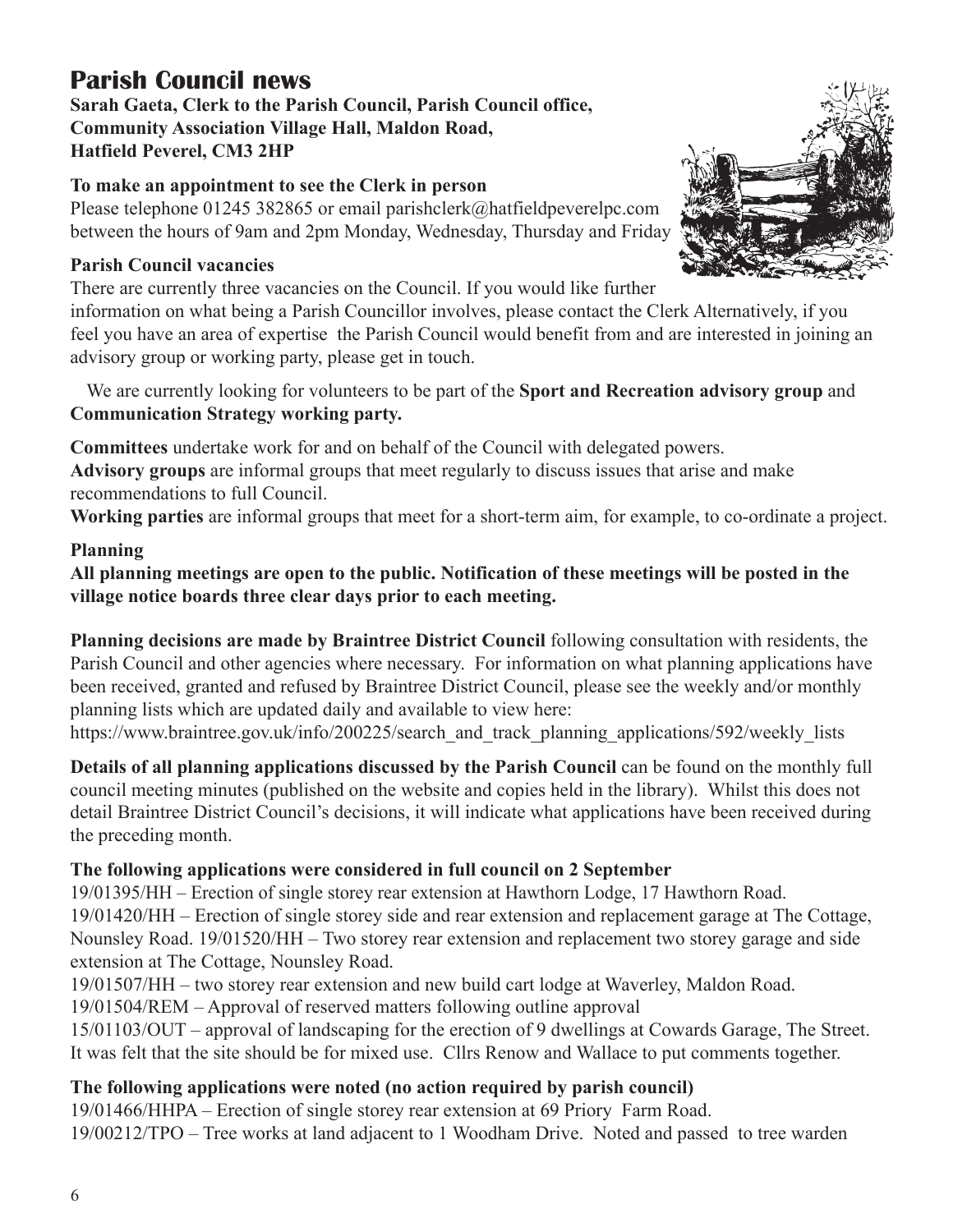#### **The following applications were to be considered at the meeting on 7 October:**

19/01651/ 9 Mortimer Road 19/01690/ Glebefield Road 19/016441/ 1 Berewood Terrace, Nounsley Road 19/00237/TPO Tree works, 7 The Pines, to be passed to Tree Warden **Social Media** Please follow the Parish Council on social media for news and updates: Facebook: @hatfieldpeverelpc Twitter: @HatPevPC **Website** Don't forget you can view all Parish Council news on the website: http://www.essex.info.net/hatfieldpeverel/

**The next Parish Council monthly meetings** will be held on Monday 4 November, Monday 2 December, and Monday 13 January 2020 (please note, this is the second Monday in January).

**Your Village Needs You! The Parish Council is working in partnership with Essex Police to recruit two Special Constables. If you are interested in applying to be a voluntary Police Officer for the village, please follow this link or see the Parish Council website for further information:**

https://www.essex.police.uk/join-thepolice/special-constabulary/hatfieldpeverel-community-special-constables/



### **Look no further for a good film! Maldon Film Club**

www.maldonfilmclub.info or visit Maldon Tourist Office 01621 869340

Maldon Film Club aims to screen the best of recently released British, independent and foreign language films that have not had a wide general release, are less than 3 years old and create a mixed programme of different genres.

#### **Films begin at 8pm. Fortnightly films are on Tuesdays in 2019 and Wednesdays in 2020.**

#### **Tuesday 22 October The Guilty** Danish - Crime, drama

*Copenhagen cop working in emergencey call centre receives a call from a frightened woman who has been abducted by her ex-husband. Asger (cop) takes matters into his own hands.*

### **Tuesday 5 November Forgive Me?**

English - Biography, comedy *Lee Israel (Melissa McCarthy) makes her living in the 70s profiling celebs. She has a publishing problem and turns to deception. McCarthy and Richard E Grant enjoy a comedy chemistry.*

### **Tuesday 19 November Cold War**

Polish/French - Drama, romance *A tale of destructive love between two musicians forced to play into the Soviet propaganda machine seeking to escape to the West.*

#### **Tuesday 3 December Leave No Trace** English drama

I*raq War veteran suffering PTSD and his teenage daughter live in the forests of Oregon but are put into social services where they clash with their new surroundings.*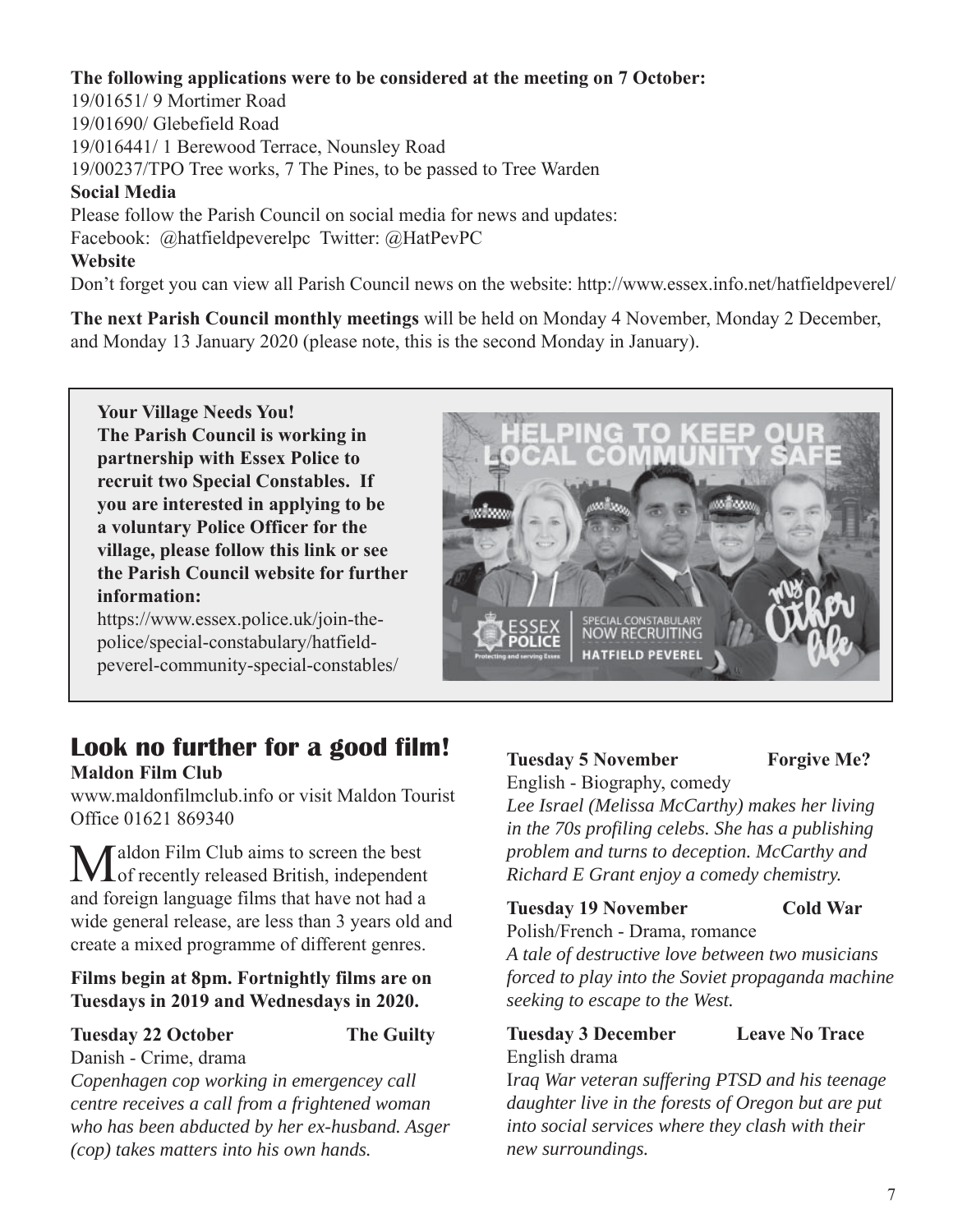### **Hatfield Peverel Nursery**



This term is a very busy<br>
one for Nursery. Our new

children have now settled and our older children have moved into Pre-School. We have been talking and drawing some pictures about our families and getting to know each other.

The children have been learning about Harvest and Autumn. They have picked apples from our apple tree and made some delicious apple pies. We have also collected autumn objects for our interest table, painted some wonderful apple printing pictures and some beautiful collages with different coloured leaves.We have also been talking about the Harvest and the children have been kind enough to bring us some food which we are donating to Witham Food Bank.

At the end of October we will be celebrating the Hindu festival of Divali. The children will be making Divali Diva pictures and doing some glittery handprints. In November we will be inviting our Grandparents into play.

The nursery is managed by Belinda Wakelin who has a BA Degree in Early Years and holds Early Years Professional Status with a well qualified staff team. As well as the Nursery we run sessions before and after school for children up to the age of 8 years old. **For availability of spaces please telephone 01245 382450.**

### **St Andrews Lunch Club Belinda Hull, 01376 512540**

#### **Lunch Club**

Winter is coming, it gets harder to go on journeys and meet friends. St Andrews lunch club extends a warm welcome to new members. Do you have an elderly friend or relative who would enjoy a meal and chat on the **second Tuesday of every month?**

We meet in the church hall at mid-day for tea/ coffee before lunch at 12.30pm - diabetics and vegetarians are catered for. The cost is £4 for a two course meal. You will meet old friends and make new ones. Transport can be arranged - give

### **Paper Mill Lock and the Chelmer Hatfield Peverel Walkers - Chris Johnson**

The August walk (suggested by Ken Earney but **l** led by Gerald when Ken couldn't make it!) started at Paper Mill Lock. On a warm, sunny day, from the lock we headed east along the bank of the Chelmer before turning onto a footpath on the left. We took a sweep round Little Baddow before looping back to a busy Paper Mill Lock Tearoom.

In September, we decided on an old favourite, Catherine Voysey's 'Two Rivers Walk' . From the car park, we crossed the rec to the footpath beside the Scout and Guide HQ and headed along footpaths across the fields until we reached Worlds End Cottage. In contrast to the sunny August walk everyone was attired in waterproofs. Just as well as it poured down as we approached Paper Mill Lock Tearoom which was fairly quiet. By the time we had refreshed ourselves the rain had stopped. The return journey took us along the Chelmer, over the footbridge and along the lane passed Cardfields and then the Sportsmans Arms before returning to our start point.

The walk, on Thursday 31 October, will be led by Leslie Naish. The plan is to meet at the village hall car park slightly later than usual to catch the 10.40am 73 bus opposite the village hall (don't forget bus passes or money for fares - and food and drink!) This will take us to Langford where we will walk back along the old railway line taking in Peartree Pantry on the way.

Belinda a ring on the number above.

**Soup and sandwiches** are served **on the fourth Tuesday of the month** between 12am and 2pm. Cost is £2.50 including tea/coffee. Bring your friends and neighbours.

#### **Home visitors**

A small group of friends who take chat and friendship to anyone living on their own or recently bereaved. We would like to reach anyone who may feel isolated or on their own who would like more contact with the outside world.

We would love to see you, it's good to talk and friendships can be made this way.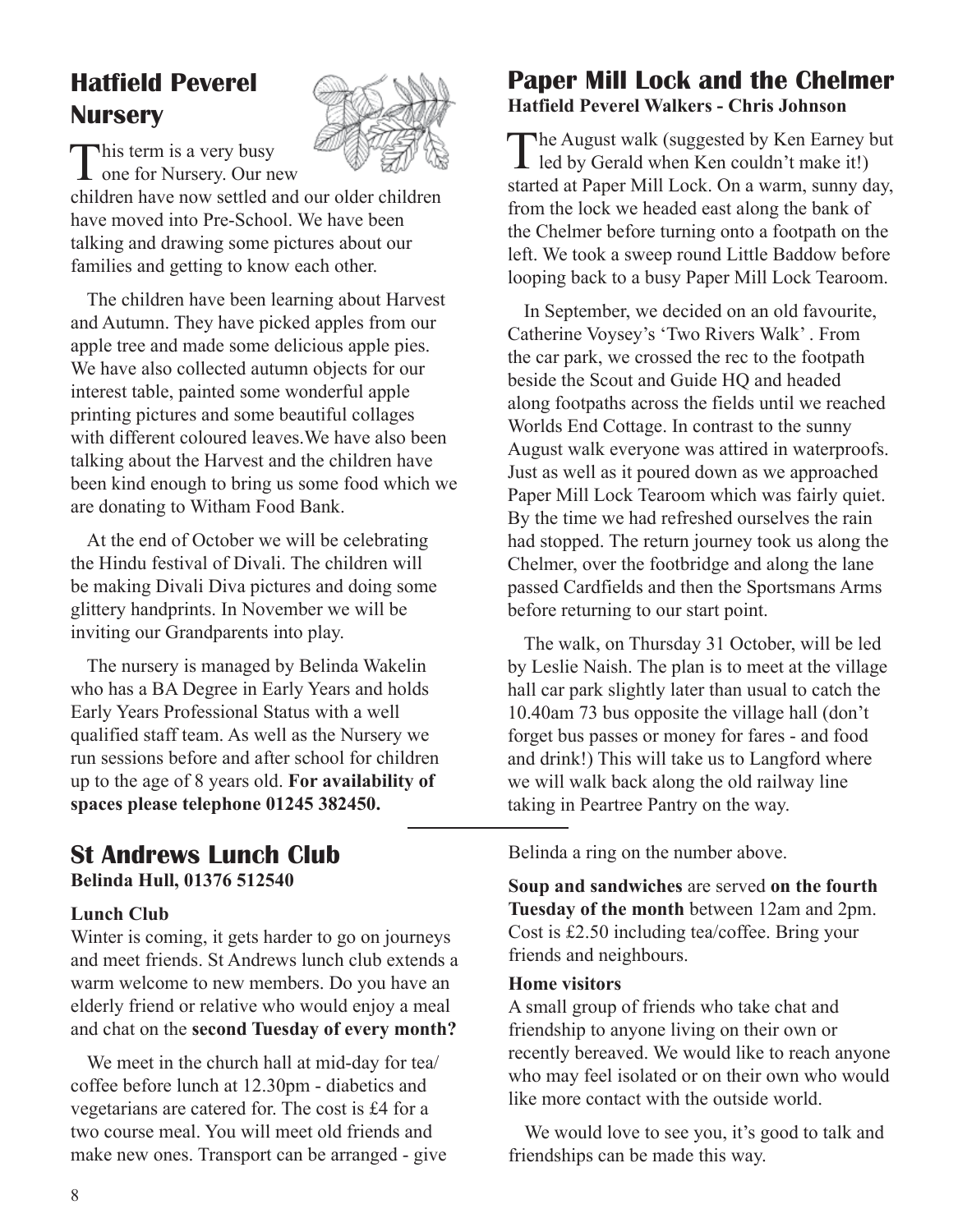### **Welcome - our doors are open!**

**A cheer for Helen Rollason we are pleased to announce the Helen Rollason Cancer Charity Mid Essex Cancer Support Centre in Hatfield Peverel is officially open!**

uilding work commenced  $\mathbf{D}$  in January 2019 with the ground floor being converted

into a purpose-built Cancer Support Centre. The first floor continues to accommodate the Finance, Fundraising and Administrative teams. To save on costs the teams and our loyal volunteers have continued to come into the office and have remained on site putting up with the noise, dust and disruption of a building site.

Pat Hume, Support Centre Manager, said 'We are very proud of our new Support Centre which provides complementary therapies including reflexology and aromatherapy, as well as counselling and support groups to those affected by cancer. Our objective has always been to provide a calming oasis for our clients, a place where you can have enjoyable, relaxing and calming treatments in the knowledge that you are not alone – that everyone who comes through our door is





*Photo shoot - Helen Rollason staff and volunteers taking a well-earned break. Below the newly furbished waiting room and lounge* 

experiencing the same feelings as you and facing the same difficulties.

During the first week of October the Fundraising team was busy organising a series of open days to welcome the local community. **The Review was not out in time for these open days** *(I had a sneak preview on Friday afternoon: what a transformation, such a change and a friendly, welcoming atmosphere - ed* **) If you have any questions you would like answered,** please ring 01245 380719 or email fundraising@helenrollason.org.uk

**Saturday coffee morning 19 October 10am to 12 noon** Helen Rollason coffee mornings will now take place on the third Saturday of the month. Take a break, come and enjoy a cuppa, refreshments and a friendly chat. We look forward to welcoming you and showing you round our new premises. **Venue: Mid Essex Support Centre; Yvonne Stewart House, The Street, Hatfield Peverel, Essex, CM3 2EH**

**Mind, Body, Spirit event Marks Tey hall** Saturday 19 and Sunday 20 October 10am - 4pm A weekend of complimentary therapies and advice supporting the Helen Rollason Cancer Support Centre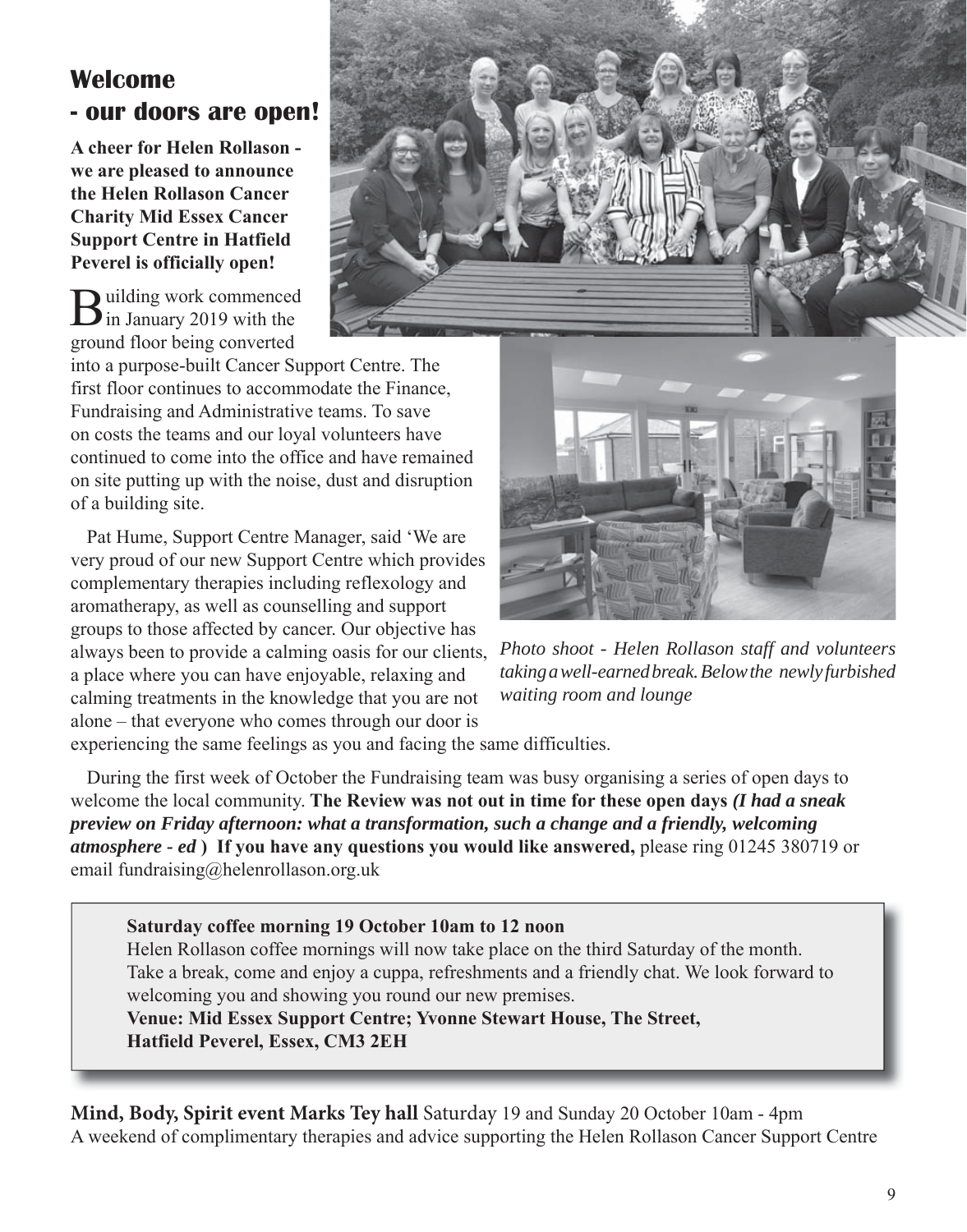### **Hadfelda ladies put through their paces! Hadfelda WI - Marel Elliston**



Keeping Fit in Later Life was the subject of our August meeting

and Karen Lawrie certainly put us through our paces! The afternoon was great fun and everyone joined in, exercising to the music and singing with great enthusiasm.

Members were delighted to hear that Hadfelda WI had won the competition at the Mildmay Group Meeting the previous day, and that we had been presented with a cheque for £25. This is the second year running that our WI has come first; hopefully we can make it a hat trick next year! The National Federation of WI's Annual Meeting in 2020 will be held in The Royal Albert Hall, a fantastic venue.

In September we had an 'open meeting' and were happy to welcome several visitors, including one gentleman. The subject was 'The Ups and Downs of Ballooning,' and our two speakers, Edward and Sue, kept us entertained with their stories about flying hot air balloons and some of the mishaps that can occur - not for the faint hearted.

On Wednesday 23 October Debbie Hart will be demonstrating Christmas decorations. Yes, scary thought that December is not that far away.

 Our meetings on the fourth Wednesday of the month - start at 2pm - are held in St. Andrew's Church Hall. Look forward to seeing you there.

### **Development of our towns and villages**



Our Autumn term, with Lucy Rawlinson, started at the end of September. 'Footsteps through the History of our Streets' is looking at our ancestors, the people who lived and died in these streets between 60AD to the 1950s. Our second lecture took us on a fascinating tour of Winchester, built around 70AD and protected by ditch and earth ramparts. We could now spend our further eight weeks investigating what comes next in this ancient town!

**Autumn Evening talk** 5 November 8pm start. Adrian Wright will lecture on Essex Earthquakes. £5 including refreshments **Venue** will be The Little Bears Nursery, Maldon

Road, CM3 2HS (formerly Salvation Army hall). Parking available. For information please contact Lesley Naish 380837

**Spring term (f**urther details December Review) **'The Jazz Century'** 14 January 2020. 10 week course without a break.

#### **There is an Autumn one-day school at Feering 23 November 10.45 - 3.30pm**

#### Courses are

**Mixing with Music**, Quintus Benziger **Renaissance Venice, Art and Culture of Ceremonial Cit**y, D Jola Pellumbi **The Treaty of Versailles and its Fallout**, Roger Cooke

**To book for one of these course go online: enrolonline.wea.org.uk or by telephone 0300 303 3464: enrolment**

### **A big cheer for Pam**

**Leader - and founder member - of the Folk Dance Club for 53 years! She writes**

There are many of the original members of  $\perp$  the Folk Dance Club in the village who will remember all the happy times we had back in the 60s, 70s and 80s. Thank you.

I very much regret that owing to age of members, illness and falling number of dancers attending club evenings I have decided, after leading the club for half a century plus, it is time to close.

We will end with our Grand Christmas Dance in the village hall on Saturday 7 December 2019. If you are a dancer and would like to come Sue has tickets - please call 01376 571 059.

Meantime, if your toes are still twinkling, we meet on the second and fourth Thursday of the month in the village hall at 8pm. See you there.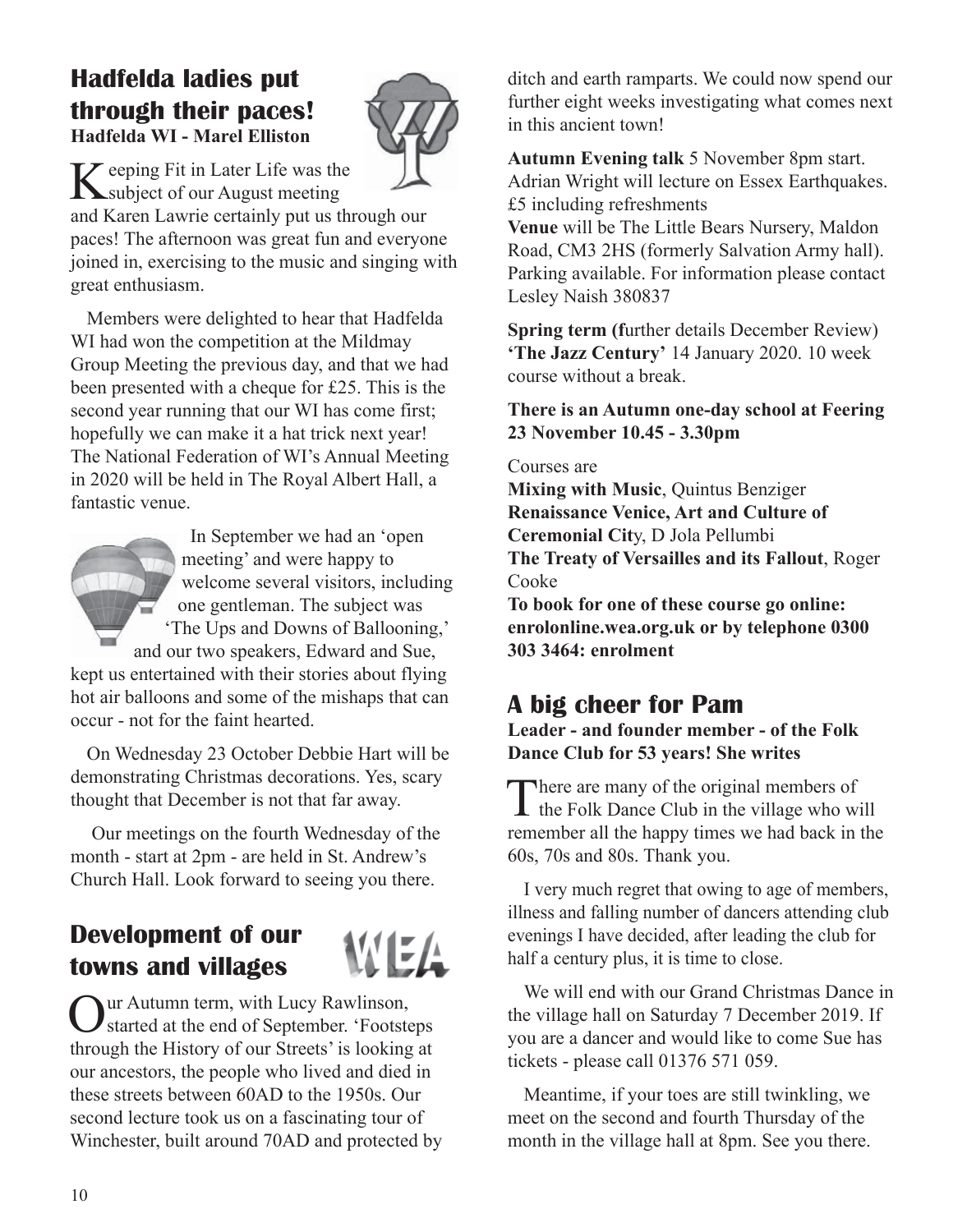

### **You belong to me! Hadfelda Square car park under new ownership**

Towards the end of September, the Parish Council completed the acquisition of the car park from Braintree District Council. This is the culmination of over four year's work, starting when BDC took the decision to dispose of 'rural' car parks in its ownership, of which the final one was in Hatfield Peverel.

The only part of the car park not now in the PC's ownership is the strip inside the series of metal studs at the back of the flats and shops. This area remains entirely within BDC's control, and parking in this area is reserved for BDC/Greenfields tenants.

One of the reasons for acquiring the car park was to protect the 'two hour free parking' facility currently available. Had the PC not taken ownership, there was every possibility that BDC would have introduced their standard parking charge of 90p an hour. It was felt this would adversely affect not only members of the public but also local shops and other businesses whose staff and customers make use of the free short term parking – adding 90p to the cost of fish and chips or a newspaper would not, it was thought, be welcomed!

There are no plans to make any further changes to the layout of the car park following the recent 'preacquisition' work by BDC, which was undertaken at no cost to the Parish. Residents will note that a 'blue light' bay has been provided for emergency vehicles attending the surgery, and a small bay for motorcycles has also been created.

New signage will be put in place over the coming weeks. There are also no plans to alter the two hour limit on parking, which will continue to be enforced by North Essex Parking Partnership – a percentage of any parking fines will accrue to the Parish.

The relocation of the glass recycling area proved unworkable and it has therefore been moved back to its original location. However, the PC will now receive an annual rent from BDC in compensation for the loss of the three parking spaces which were to have been put there.

The Parish Council believes it has acted in the interests of residents and business owners in taking over control of the car park which is expected to operate with no negative impact on the parish precept.

If anyone has questions or comments relating to this article, please contact the Parish Clerk – see page 6.

### **Do you qualify for help from the Hatfield Peverel Feoffees?**

Notice is hereby given that applications are again invited from those who might qualify for help from the Feoffees Charity. In view of the desire of the Feoffees to help where there is real need, attention is drawn to the following.

The Feoffees cannot apply its income to:

- a The relief of taxes or rates, or use the monies where Social Security Benefits would apply
- b The giving of recurrent grants

c An applicant not in genuine need, or is undeserving of help.

Applications must be sent **in writing by Friday 1st November 2019** for the annual distribution. Applicants **must** include:

a The reason for the request

b The applicant's age

c The applicant's residential address.

Applications must be sent to The Feoffees, c/o Diane Wallace, Woolsmore, Maldon Road, Hatfield Peverel, Chelmsford, CM3 2JP.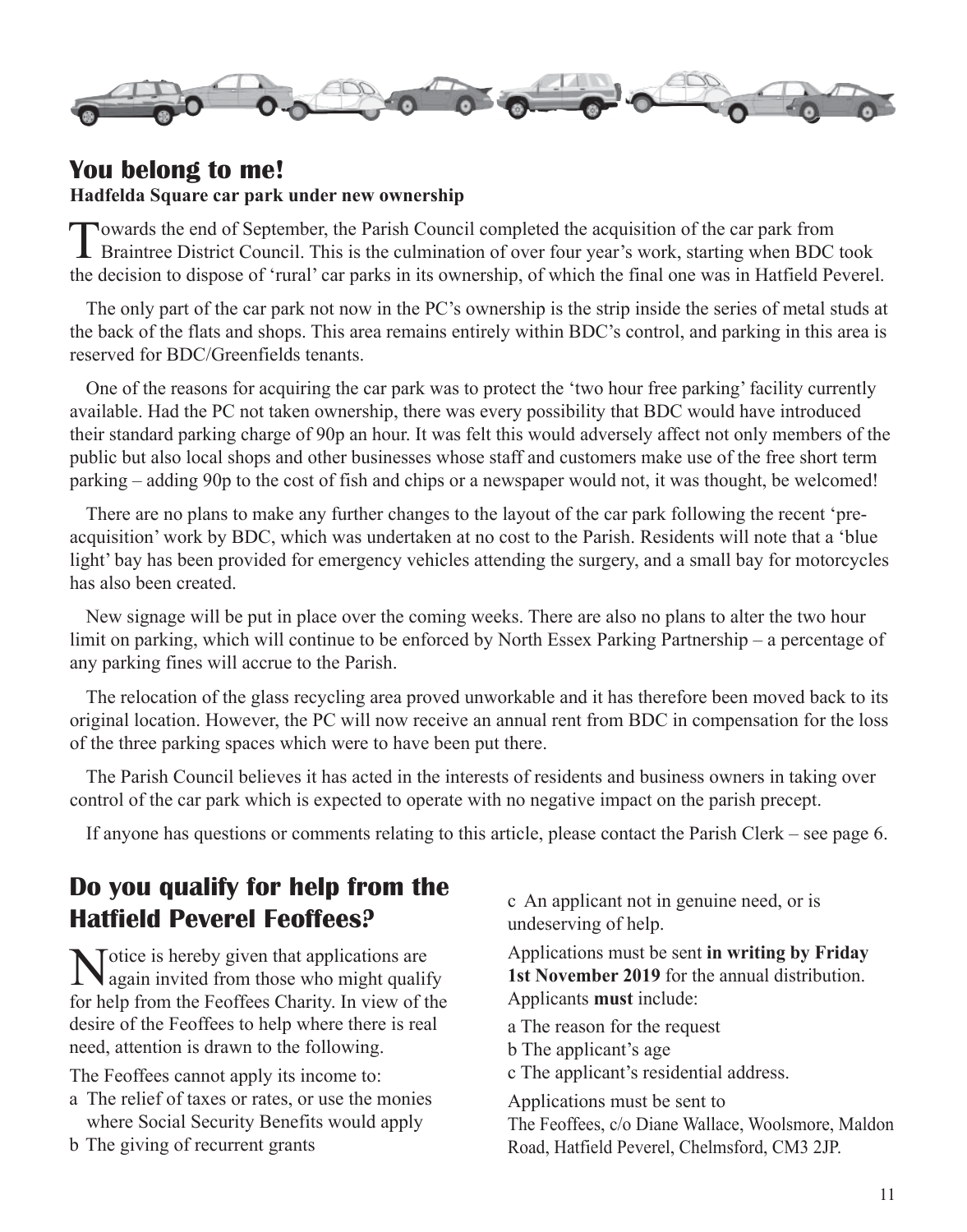### **News from St Andrews**

The temperature at night has dropped into single figures and darkness is closing in. Summer is well and truly turning into Autumn. Some would say that we haven't really had a summer as such, just a serious lack of rainfall. I hope wherever you were, summer was a time of rest and refreshment.

Traditionally, in Church of England circles, August is seen as a fallow season, where not much happens. Try finding a bishop during August! However life



returns with a vengeance in September. At St Andrews we have had Harvest Festival, where we focused our giving on the foodbank. Following this, 25 people enjoyed Harvest Supper, which followed our usual pattern of 'bring and share'.

We also enjoyed a concert 'Summer Magik' which raised approximately £400.00 for Church funds. Our thanks to John Strange and helpers for organizing it.

**Over the next few weeks we can look forward to**

|                           | <b>Wednesday 16 October</b> Junior School Harvest Service at 9.30am |                       |
|---------------------------|---------------------------------------------------------------------|-----------------------|
| <b>Sunday 20 October</b>  | Witham Deanery Evensong at St Luke, Tiptree 6pm                     |                       |
|                           | No service at St Andrews this evening                               |                       |
|                           | <b>Saturday 2 November</b> Coffee morning 10am to 12 noon           |                       |
| <b>Sunday 10 November</b> | Service of Remembrance and Dedication 10.30am                       | (Note change of time) |

For information on activities at St Andrews or All Saints, refer to the Parish Magazine. If you would like a copy, they are 50p per month. Contact the Vicar 380958 or John Strange 381004, delivery can be arranged.

### **Autumn communion service**

**Mothers Union - Jean Ashby <jeanashby62@gmail.com**

#### **The Lord is my Shepherd or Bless the Lord, O my soul**

This afternoon, 3 September, we held our Autumn communion service conducted by Fr Stephen. His talk partly related to the story behind two of our well-known and much-loved hymns - Psalms 23 and 103. We sing so many lovely songs in Church without giving a thought to the lives of the people who wrote them that it was good to find out so many interesting things about their lives.

On a personal level, we have come to realise that during the next year we shall have to make serious decisions regarding our small MU group. For a long time we have struggled along doing our best to keep our group going on an informal basis as we have no official Enrolling member, Leader or Secretary. Andrea our Treasurer, despite illness, and Elizabeth, the mainstay of our committee, gamely carry on but the question remains -for how long? We need to have a serious discussion to find what options there are for us. One suggestion is we might investigate amalgamation with another local group, perhaps Terling, to boost the numbers and to make us more viable. In the meantime our members will join forces to share the various tasks that keep us going month by month - leading the opening prayers, meeting and greeting the speaker, putting out the hymn books etc. Most of all we give our grateful thanks to the ladies who provide our welcome refreshments every month. Please pray that we may find a satisfactory solution to our problems.

At our meeting on 1 October at 2.30pm we had a talk by the Chaplain of Broomfield Hospital. She had some interesting stories to tell.

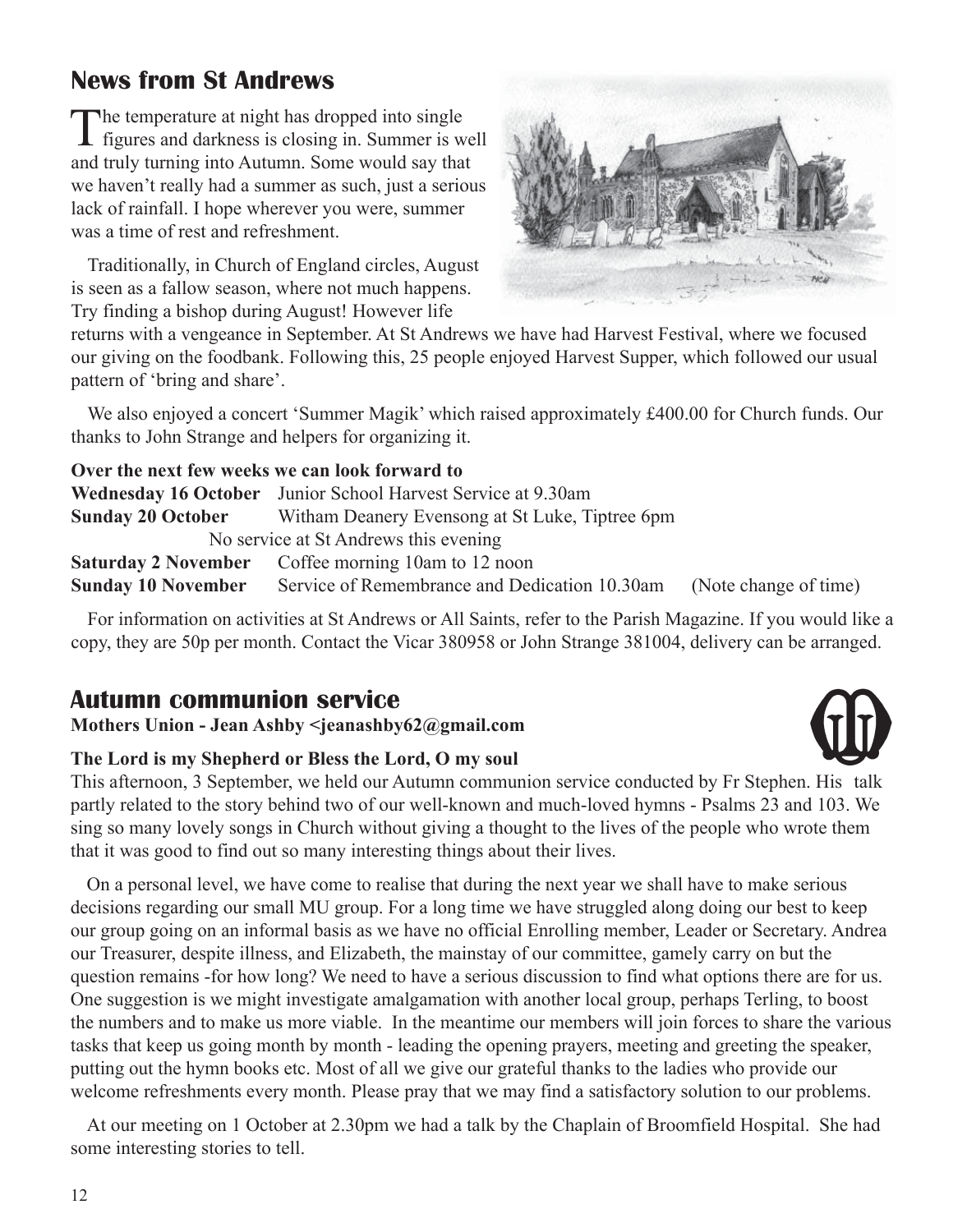### **Hatfield Peverel Methodist and Reality Church**

#### **Saying goodbye to Gill Songer**

In August we said goodbye to Gill Songer as she begins a 2 year full-time training course in Birmingham to become an authorised Methodist Minister.

Gill has been one of our local preachers since 2007 and we always enjoyed her services which would be down to earth but very meaningful. Since 2016 she became a lay worker with responsibility for our Church and three others, in South Woodham Ferrers, Maldon and Witham so we were pleased to see more of her. She has been a popular leader for our annual Carol Service which Rainbows, Brownies, Guides and their parents attend – many in our village will remember her lively services and enjoyable telling of the Nativity story.



For our Church she led our Prayer Group with in-depth discussion of Bible readings and supported our Open Door meetings on a Thursday morning. She instigated our Vintage Messy Church meetings which gave us encouragement to do things differently – and helped us to start our new venture of Reality Church which is now established in the village.

At our last service Gill was presented with a gift from us all and best wishes for success in her new mission.

#### **Harvest celebrations**

We have just celebrated Harvest at our sister Church in Maldon and joined with the three other Methodist Churches in this area in a service led by our Minister, Barry. He reminded us that in the world today 150 million people are displaced, through war, famine, lost of work or lack of food. To bring it closer to home in the UK 400,000 people have no permanent home – and 36 people a day are added to that number.

We were each given a stone to represent the cold heartlessness of the world in allowing this to happen and we prayed for the people who are suffering and the organisations that support them and give out aid. Our stones were piled high on the altar as an acknowledgement of our failure to share food and shelter. In exchange we were all give an autumn potato to plant – as a symbol of new shoots and a willingness to do better- which should produce new potatoes at Christmas to be a reminder of our commitment. Our gifts of money and food supplies on the day was given to St Peter's hospital café where food is prepared and sold economically to outpatients, families and those in need.

#### **Looking ahead**

As autumn approaches we will be collecting gifts of clothing and toys to fill shoeboxes which are transported to poorer European and African countries to be delivered to children who would not otherwise get a present at Christmas. The scheme, which can be researched under Samaritans-purse.org.uk, collected 511200 boxes in 2018 which were distributed in 11 countries.

A small shoebox can make a big impression- what goes into making up a box is fun but what comes out of it is a child knowing that across the world others care.

Help us to add to that total in 2019 and continue the impact which a gift, packed and sent with love, can have on an individual child.

| <b>Regular events</b>                |                                                                                               |
|--------------------------------------|-----------------------------------------------------------------------------------------------|
| <b>Every Sunday 9.15am</b>           | Reality Church services at Little Bears Nursery, Maldon Road                                  |
| <b>Every Thursday</b> $10 - 12$ noon | Open Door - come and join us for tea/coffee and friendly chat at our<br>Church in the Street  |
|                                      | $2nd$ Saturday in month 10 -12 noon Coffee morning and cake stall at our Church in The Street |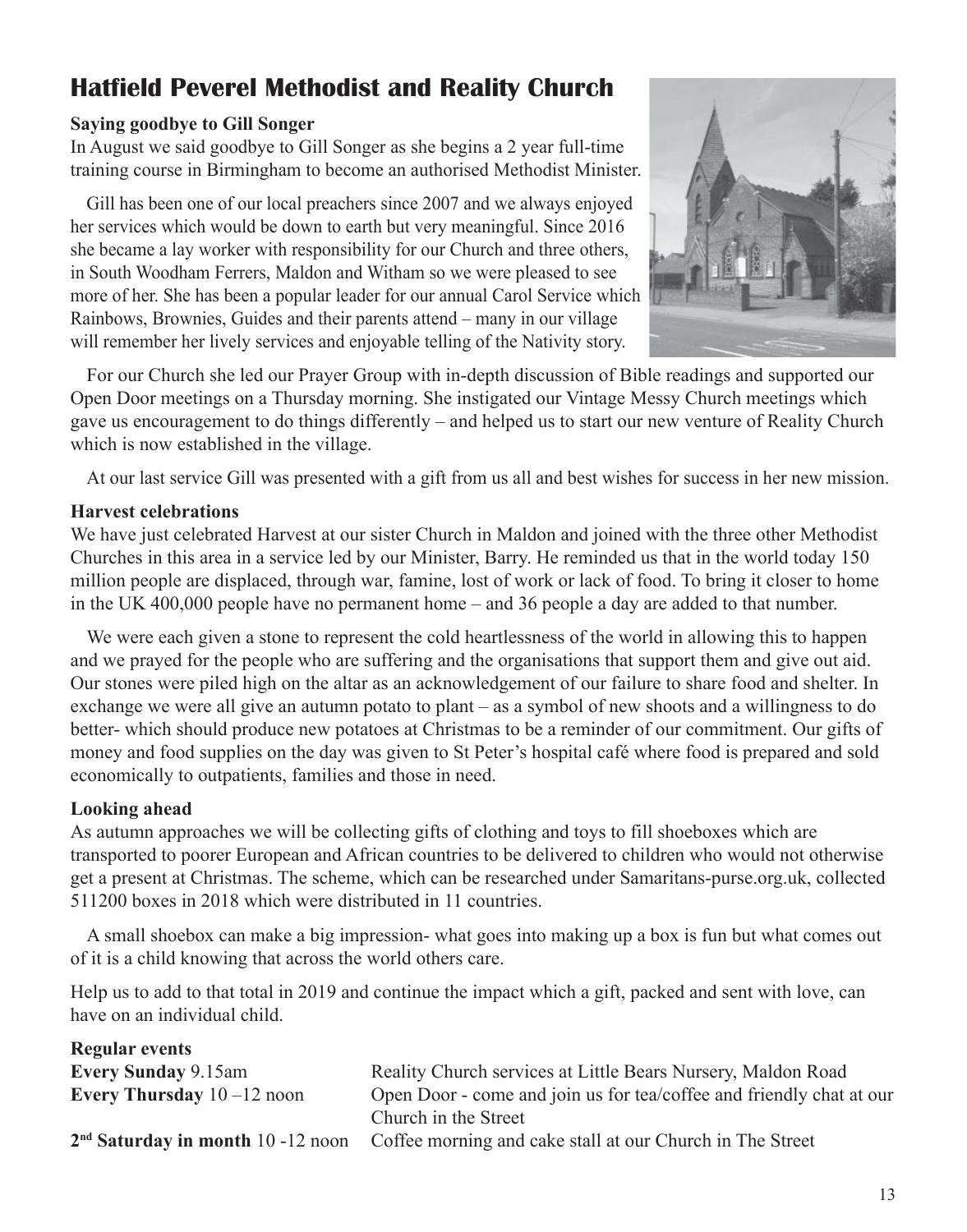### **All Saints Church, Ulting**

On a warm September afternoon, the Confirmation Service at All Saints, Ulting, was blessed with not just one Bishop, but two! Bishop Roger of Colchester took the Service when three members of the congregation at All Saints were confirmed and he introduced Bishop David lreri of St. Paul's Cathedral in Embu, East Mount Kenya, who took part in the Service. All Saints also gave a warm welcome to Archdeacon Ruth Patten on her first visit to the Church. After the Service the congregation gathered in the Church grounds to enjoy cakes and refreshments in the Autumn sunshine.



The weather forecast for the Pet Service definitely did not include Autumn sunshine but the rain held off while pets and their owners sat under the marquee in the Church grounds. The pets joined in with the hymns and members of the congregation also brought photographs and spoke of their experiences with pets in the past. All creatures great and small were mentioned and blessed - dogs, cats, chickens, tortoises, squirrels and even a pet grasshopper! Sue and Janet from the Remus Horse Sanctuary came and Sue spoke about their work there over the past 35 years providing a home for distressed and unwanted animals. There are currently 200 animals being cared for, not just horses but also ponies, donkeys, goats, sheep, stable cats, a cow called Amber and a mule. Sue mentioned their Open Days when the Sanctuary is well worth a visit.

The forecast for the Harvest Festival was even more daunting and the 'soft refreshing rain' mentioned in the harvest hymn 'We plough the fields and scatter' didn't quite describe the downpours earlier in the day. However that did not deter the congregation that filled the Church which had been wonderfully decorated for the occasion, thanks to the Harvest Angels! During his talk, guest speaker John Upson also referred to this well-known harvest hymn and said that although we plough the fields and scatter it is 'God's almighty hand' which brings the harvest. John gave a most illuminating talk on harvests through the ages.

The Upson family has farmed in Hatfield Peverel and Ulting for four generations and he compared the solitude of the modern day farmer sitting in an air-conditioned, computer driven combine harvester with the way that villagers used to come together as a community to help gather the harvest in years gone by. He also spoke of his unending wonder at the cycle of life and how tiny seeds grow into fields of corn, something which was also mentioned by Carole Hodgkins in her Harvest poem which she read to the congregation. John's illuminating and uplifting talk about the importance of getting together as a community as the harvesters did in the past was brought home afterwards when everyone got together to enjoy refreshments after the Service.

On Sunday 20 October at 9am All Saints will be welcoming Elaine Clarke, Manager of Cardfields, to speak about the work there with children from the Inner London Boroughs. A Remembrance Day Service will be held at All Saints on Sunday 10 November with a Service at 10.30am after which the congregation will walk to the Memorial for two minutes' silence at 11am. There will be no Morning Prayer on that morning.

Although you may think it is too early to say the word Christmas it is worth mentioning that the All Saints Candlelit Carol Service will be on Sunday 8 December at 4pm. The Hadfelda Singers will be leading the carol singing for this very popular occasion.

I will be at All Saints Church on Wednesday mornings at 9am for Morning Office and I welcome anyone to join me at this time.

Prayers and blessings, Revd Derek Clark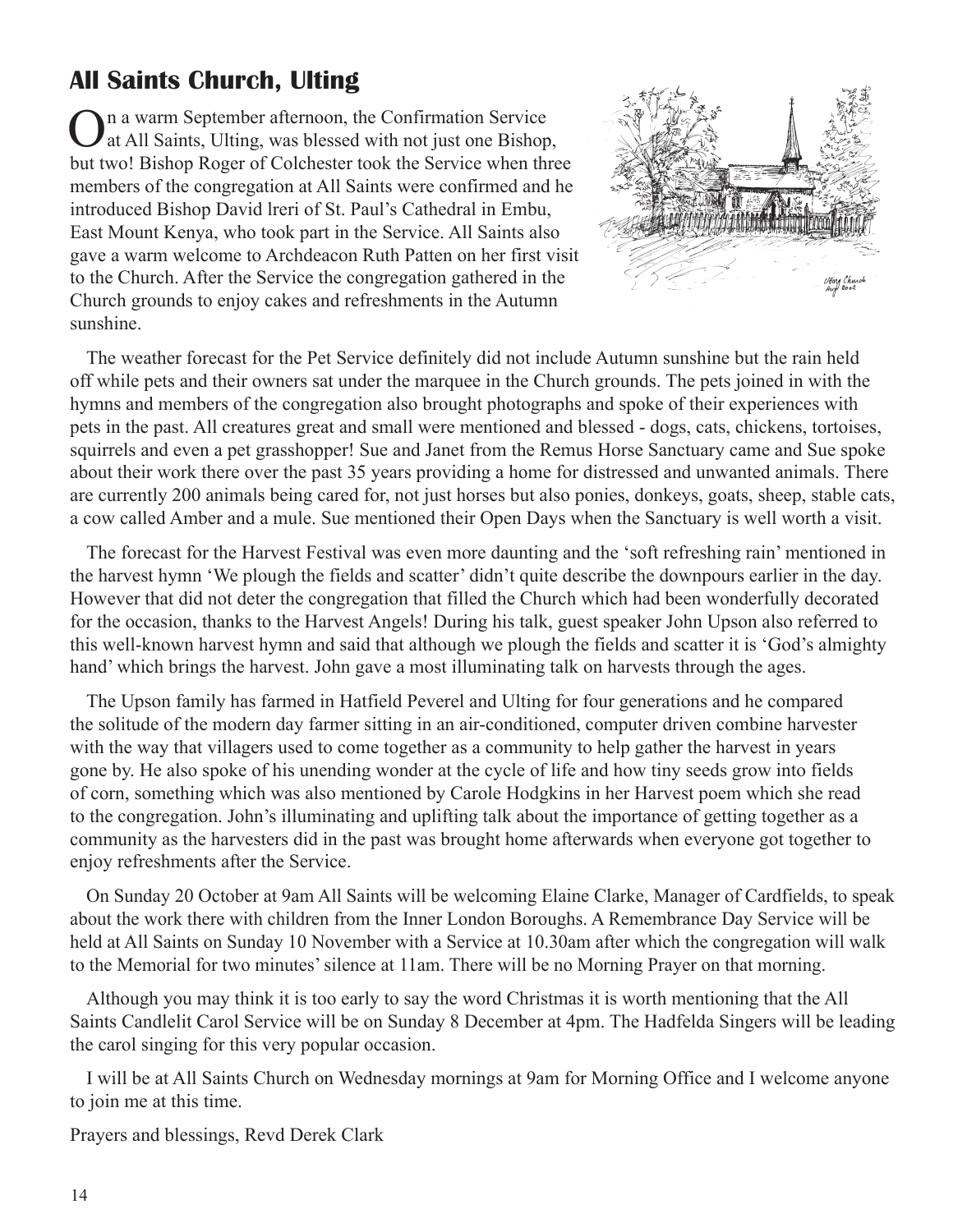### **A fascinating glimse into communications, then and now**

Our Library has had an exhibition of changing times in communication, from hand print paintings on cave walls through printed books, rudimentary computers to the smartphone.

Where now with books - why read a paper book when you can have gratification on a screen with your ipad or mobile phone and speak to someone instantly? Books are becoming old hat - turn a page, read a chapter - we want an answer **now,** instant communication.



But the exhibition is wonderful. A mixture

of ancient documents, manscripts and old books. Above is a copy of 'The Children's Prize' published in 1866. What a wonderful cover, and if you can read the print just one penny, that's 1d, not 1p. To the right is Mickey Mouse - bright technicolour outside but drab inside. All set against a background display of the timeline from early cave handprints to the smartphone.

You never know what you might find in a library, keep an eye on it. There is a craft and chat group on Thursdays, a popular Family History Group on Wednesdays, a monthly book reading group. and latest in the line of happenings, **a regular weekly coffee morning on Wednesdays, 9.30 to 12.30.** I have heard there may be biscuits! See you there?

#### **Stone curry anyone? The Tale of the Traveller**

It just goes to show how the obvious passes us by,' sighed the guard. 'Yes, indeed,' the merchant mused. 'And how beautiful the obvious seems to be on reflection, like the pristine purity of a jewel' He paused i 'And how beautiful the obvious seems to be on reflection, like the pristine purity of a jewel' He paused to chew on a clove. After offering some to his companion he continued. 'I overlooked the obvious once, you know'. 'Really?' asked the guard, his eyebrows raised half hopefully, half in surprise.

'Oh yes. But it was a long time ago now. I had just set up shop in a small village. One day, just before dusk, three travellers arrived. Straight away they made a fire, fetched water from the village well and took out a large metal pot. Nothing unusual about that, you might say. Some villagers had gathered to watch, attracted by the cries of their children, and they were amazed to see one of the travellers take some large, well-worn pebbles from a bag, wash them carefully and drop them into the pot. On enquiry, the travellers assured them that they were masters at making Stone Curry, all they needed was a little ghee and a few vegetables to give body to the flavour.

Immediately the villagers ran to their houses and returned with onions, carrots, potatoes and greens. The cook took the onions and ghee and began to fry them in the pot, asking if some kind person should have a little chilli and spices, just to bring out the full flavour of the wonderful stones. These were then added to the pot, the other vegetables were chopped nicely and thrown in and finally a bowl of pure water was added. By now a crowd had gathered and they sat down to watch and wait. Soon the cook announced that the curry was ready and with a long ladle he carefully extracted the wonderful stones, washed them and put them back in the bag.

 'Come', said the travellers, 'join us in a meal'. At this a quantity of cooked rice and lentils was made available by the villagers and all who partook of the curry pronounced it the best they had ever tasted. It is said that Stone Curry is still made in the area. *From 'Indian Vegetarian Cookery' by Jack Santa Maria*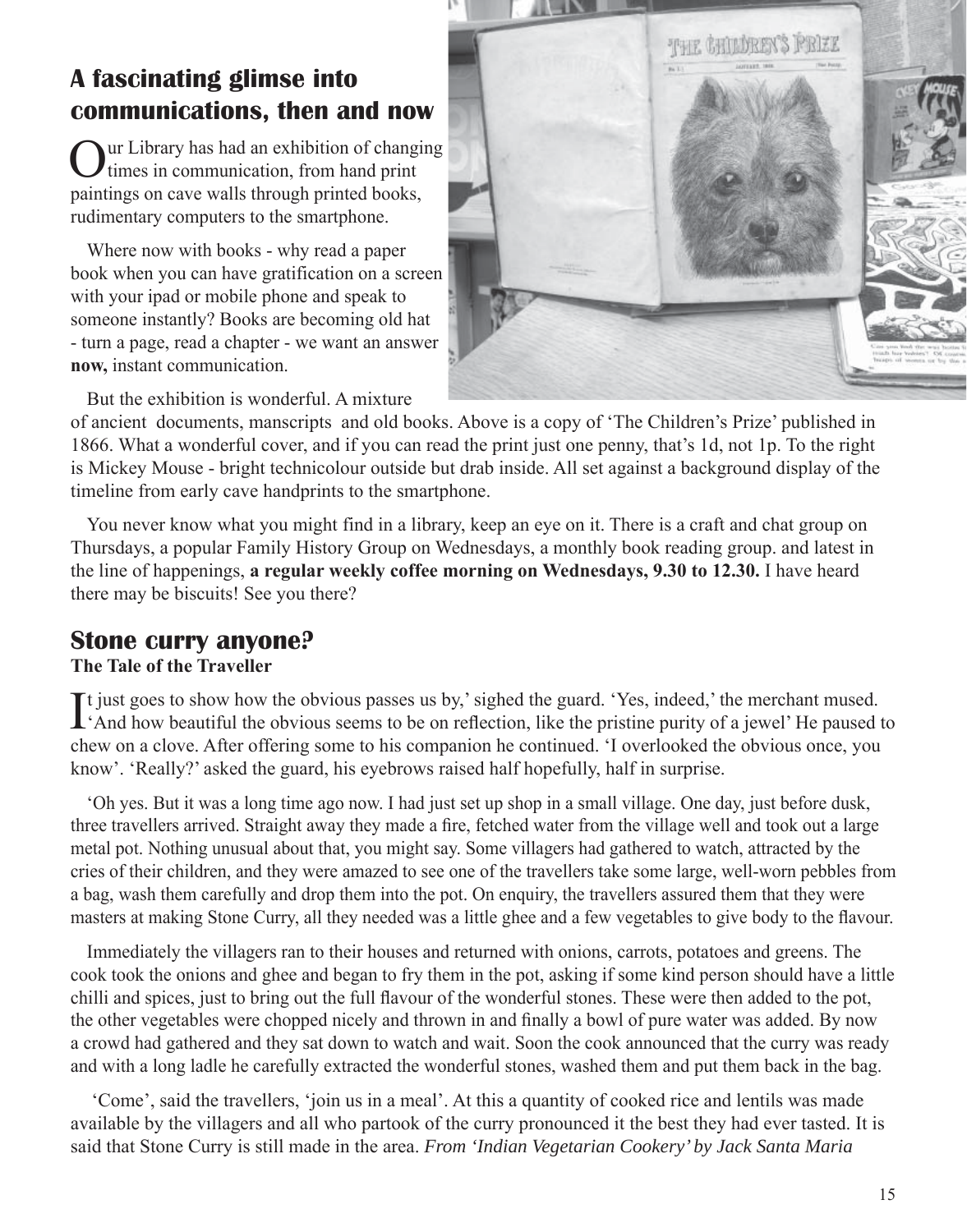### **The wines that came in from the cold**

**Peverel Wine Club – Vee Green, Secretary (01245 355723) www.peverelwineclub.co.uk/email peverelwineclub@hotmail.co.uk**

The summer has flown with various 'Out and About' activities – In the Pink In the Rain in June, a cruise down the Blackwater in July and finally our annual walking Treasure Hunt in August, around the highways and byways of Maldon, ending up with a splendid Italian supper at Intimo's on the High



Street. The Treasure Hunt was won (as expected) by Jill and Nick Shakespear, who choose next year's venue.

We returned to the Village Hall on 11 September for our first autumn meeting, The Wines Which Came in from The Cold, looking at the history and recent troubled past of Eastern European winemaking, also whether these wines (which have suffering a low reputation since their heyday in the 1980s and 1990s) are now ready to make a comeback.

The wines were introduced by speakers from within the Club – Ann Riddleston, Chris Green, Jill Shakespear, Linda Fisher, Steve Spearman and Vee Green, who had been taking a crash course in Eastern European wine terms. Our guides led us through a selection of 3 whites from Slovenia, Hungary and Austria plus 3 reds from Romania, Macedonia and Bulgaria. The favourite white was the Grüner Veltliner from Austria, the favourite red a Cabernet Sauvignon/Merlot blend – made with Macedonian grapes but bottled in Slovenia. All the reds were excellent, the surprise of the evening being the Romanian Incanta Pinot Noir from Majestic, a real find at under £6, which we agreed surpassed some French and New Zealand Pinot Noirs at twice the price. The wine washed down a selection of European cheeses very nicely, and the tasting was completed with a glass of sweet Tokay accompanied by Hungarian biscuits. We had a map of Eastern Europe which enlightened us on the whereabouts of Moldova, and a quiz which exposed our ignorance of most things Eastern European.

In October the serious business of the Annual General Meeting, reviewing a successful programme and seeing whether the Club has succeeded in its struggle against rising wine prices of wine.

Back to frivolity and enjoyment in November, when we look forward to a selection of good value wines from Asda, a supermarket which has impressed with its excellent range of not-too-expensive wines.

If you'd like to join us for a light-hearted, inexpensive evening, you would be very welcome. Give Vee a ring to confirm attendance on 01245 355723, or Graham on 01245 380472. Date and topic of the month's meeting is on our website. We meet normally on the second Wednesday of the month at 8pm in the Village hall.

### **Over £800 raised**

Great support for the tea party for Macmillan Cancer Support held in our Scout and Guide HQ in September. £800 so far. and still coming - wow!

### **Sunday cinema in Witham**

Near home and if you like a bit of nostalgia, Witham library shows 'golden oldies' on the last Sunday of the month. Doors open 2pm, film starts 2.30pm.No booking necessary but seating limited. **Operation Petticoat,** 27 October. **High Society**, 24 November.

### **Tree Re-cycling 11 and 12 January 2020**

Farleigh Hospice are recycling our unwanted Christmas trees again this year. Trees will be collected from supporters over the weekend of 11/12 January 2020. Register your trees online and make adonation from the 15 November to the 8 January at 12 noon. Addresses are collated into fuel efficient routes and volunteers collect the trees which are chipped and used in local parks and cemeteries or sold as biomass fuel to Eddie Stobbart. Last year Farleigh raised £28,000. Contact <Maz.Keenan@ farleighhospice.org or ring her on 01245 455473.

### **Toenail cutting**

AGE UK Essex has a toenail cutting service in our village hall. If you are interested, for details please ring 01245 423333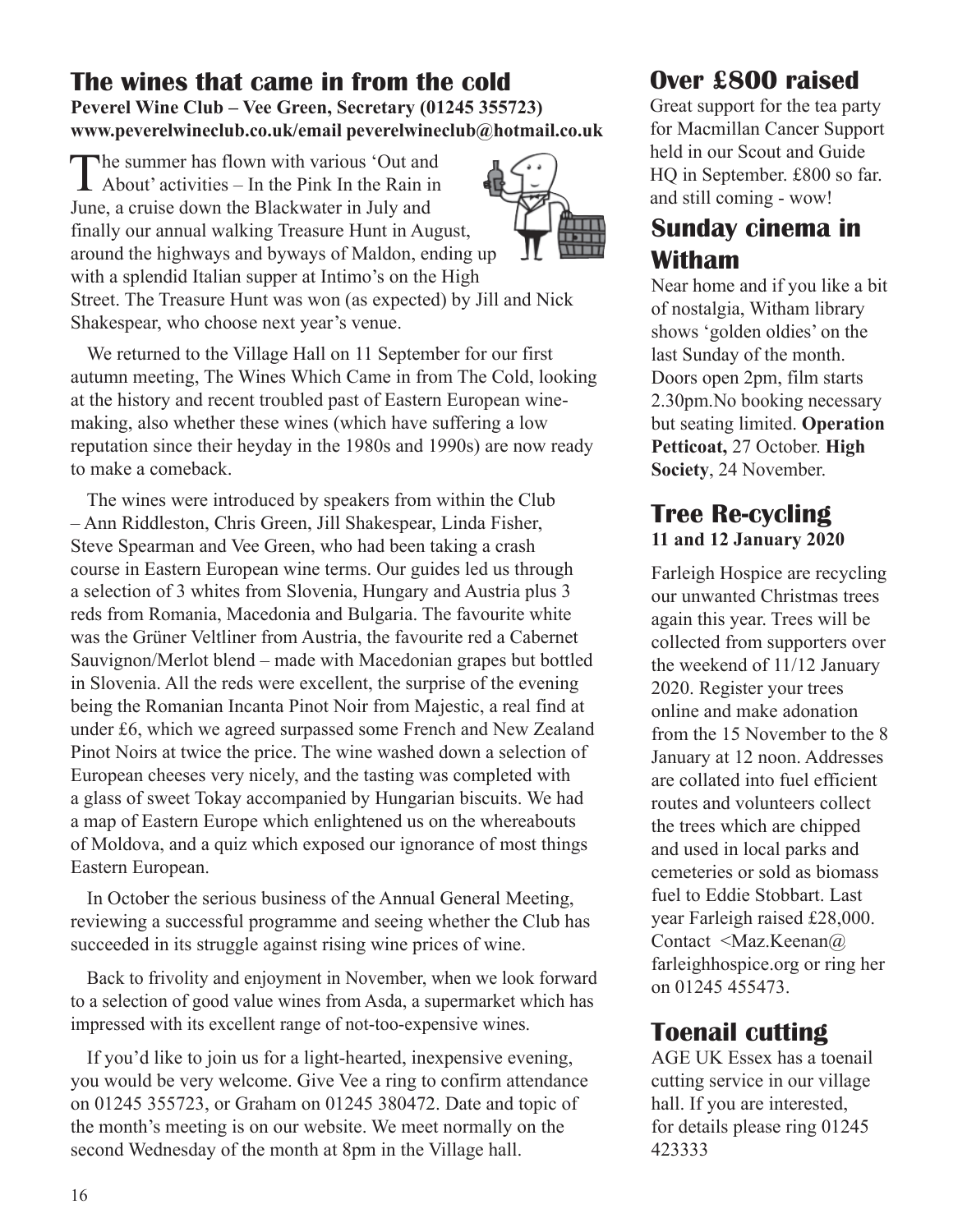

### **Debbie the Post says goodbye!**

ebbie has been a much loved friend to those on her beat. She cheered you up, picked you up, made you laugh, offered good advice when asked.

After 22 years with the Post Office, the first 6 behind the counter, the last 16 on the road, she has hung up her hat - and her red umbrella, a trademark used in rain and sun. She has been a friend to many, we shall miss her very much!

Her feet and her trolley have borne our postie along these highways and byways for many years, who can guess at the number of miles - kilometres - she has travelled to get our letters, parcels, sad news, glorious news to us.

#### **Debbie's pathways through our lives**

Willow Crescent is the longest road and in its entirety the oldest. But here comes shorty, Rye Close, Chestnut Avenue and Rowan, Laburnum and Beech - with ducks, moorhens, fish - and sometimes herons (and ratsss).

Baker Avenue was first, not a crescent, not a road, not a way, nor a rise but the forerunner to another avenue.

Oldest of all, with dappled trees and pathways leading through fields to places unknown - fewer houses then, Church Road. From the church, via paths the youngsters, Elisabeth Way and Prospect Close (both off Remembrance). And Church Road, our joining up road and still (whisper) with a view across the fields of Stone Path meadow to Danbury. Happy times to come Debbie!

### **How many days to Christmas?**

The invitation to Christmas lunch at Cardfields went out in June. What a wonderful surprise, no cooking, no washing up - and a feast to enjoy. The date is Thursday 12 December, the number restricted to 50. At present my total is around 25, but Elaine at Cardfields (01245 380371) and I are going to get together for a final check. It's not to late to book if you have not already done so. All the names with telephone numbers can expect a call from me soon! If you don't hear, give me a ring - Jackie 01245 381235.



#### **Thank you Cardfields**

A lovely thank you drawing of Cardfields designed by Ceren (year 6 pupil) one of the children who visited over the summer (the umbrellas, garden chairs and tables are out).

A young visitor wrote *'thank you for the food and activities, and being helpful - I liked feeding the chickens and riding the bikes. Hope you will want us back next year!'*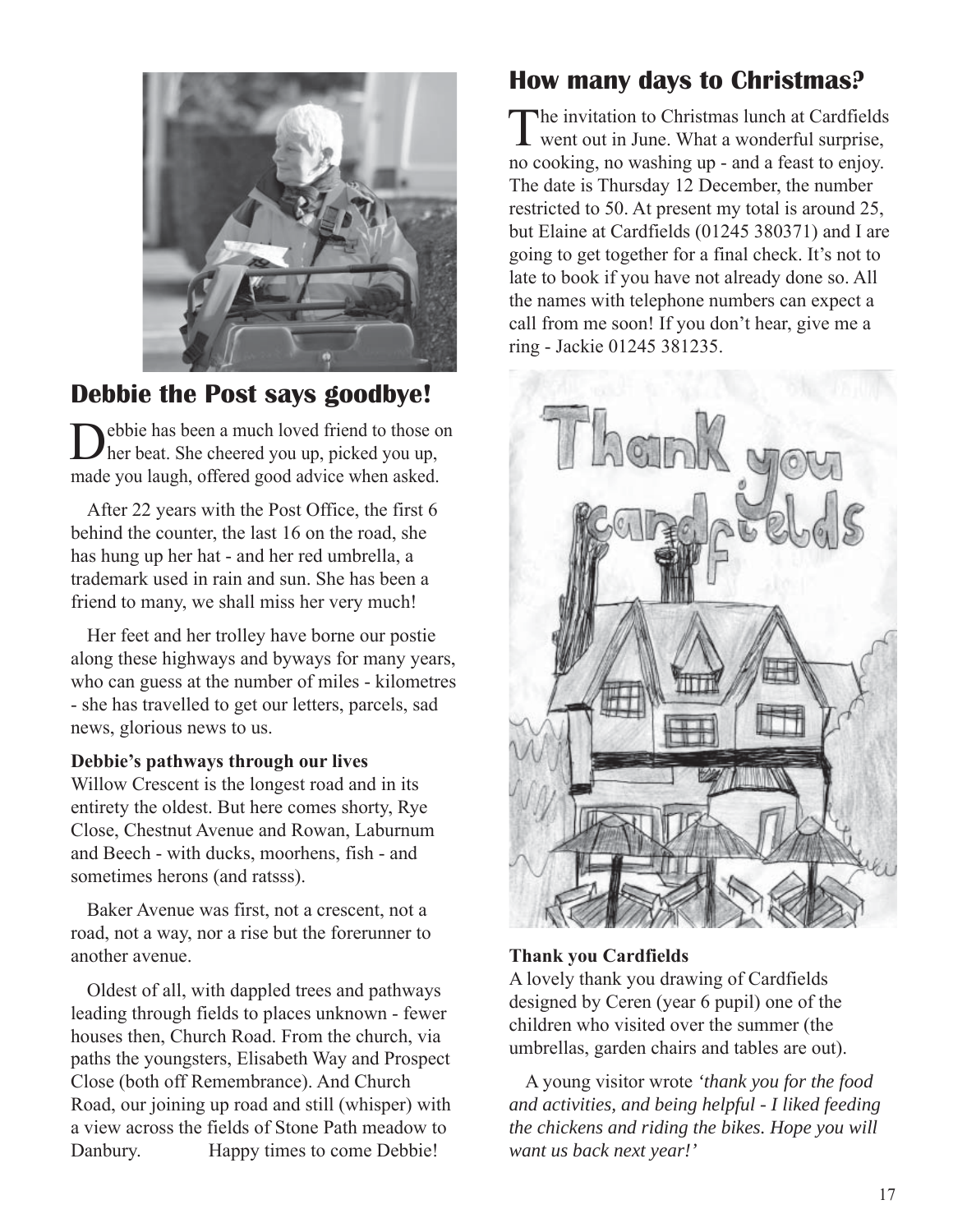### **Village hall happenings**

Facebook: Hatfield Peverel village hall Yearly membership £5

Come and enjoy a drink and a chat in a friendly atmosphere, you will be made most welcome

### **Opening times**

Monday to Saturday 7 - 11pm Sunday 12 noon - 4.30pm

#### **Special events**

**Saturday 19 October 4 - 7pm Celebrating the life of Kay Wilkinson** Join us to celebrate together and share memories

**Saturday 19 October from 7.30pm** Fish and chip supper

**Sunday 24 November between 3 - 6.30pm Hatty Pev's Got Talent.** All acts will get a chance to perform their act (sing/dance/tell jokes/play an instrument etc) on stage at the Village Hall. **See back page for further details**

**Sunday 8 December 3.30pm onwards Christmas in the Park -** early reminder!

### **Regular happenings**

**Badminton Club (**every Monday 7pm to 10pm (excl Bank Holidays) Free to join and either £4 pay and play or £3.50 per game should you join. Contact Nick Wright on njwrighty@yahoo.com Tel : 07774 649899

**Bingo** (third Thursday in month) 17 October, 21 November

**Brag** (first Friday in month) 1 November, 6 December

**Poker** (third Saturday in month) 19 October, 16 November

**Darts** (Tuesday - Ladies team)

**Booking for hall/meeting rooms** HPCA bookings@g.com

#### **Village hall 01245 381481**

Leave a message if there is no reply and this will answered as soon as possible.

### **Our outside season has ended Rita Thomson, Bowls captain 01245 380038**

The outside bowling season is over,  $\perp$  the last game was played on Saturday 21 September (finals day). This year the pairs and singles were played on a knock-out basis (first time**)**: the pairs were won by Matt Waldie and Sandra Briun, and Ann Nicholls  $\Box$ won the singles**.**

In the last friendlies we lost the match against Writtle but won against RHB. On the first away league game (promoted to Division 2) on 3 October we played Woodlands and gained two points.

We finished third in the Mid Week League, a very good result as we played some strong teams - we were unlucky not to be in the KO Shield (we won last year) but well done to the bowlers, we did our best.

Inside we will play in the 2nd Division of the SE Short Matt League after finishing in second place. There will new clubs to go visit!

The club is holding a Quiz Night on Saturday 19 October 7 for 7.30pm. Bring nibbles and drinks .£4 per person, raffle.

### **Can you help? John Strange, Churchwarden**

Your Church Parish Magazine needs someone to co-ordinate the magazine advertising. This voluntary job entails writing to existing advertisers, inviting them to continue advertising with us, also to seek new advertising. It is intended that the magazine should break even with regard to cost, not necessarily to make a profit.

It is part of God's mission to the wider parish that is important, to maintain publication we need your help. If you think you can help in this way please give me a call on 01245 381004; email johnstrange32@btinternet.com; or see me in church for further information.

Thank you for taking the time to read this.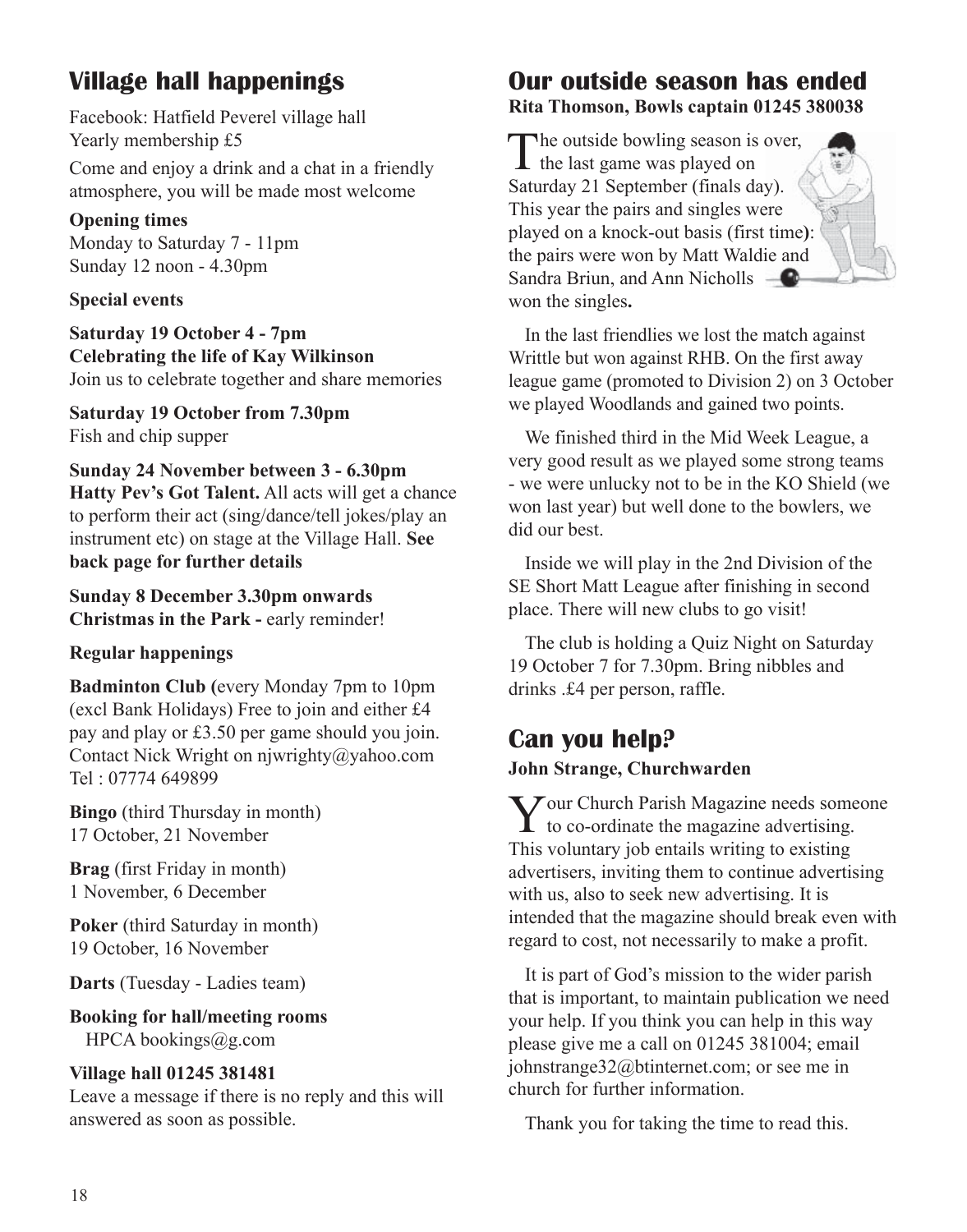### **Useful telephone numbers**

Please contact the editors for additions/errors.

| <b>Age UK Essex</b>                                | 01245 346106 |  |  |
|----------------------------------------------------|--------------|--|--|
| <b>Anglian Water, 24 hours</b>                     | 0800 919 155 |  |  |
| <b>Braintree District Council</b>                  | 01376 552525 |  |  |
| Clean Team ring number above and ask for           |              |  |  |
| <b>Customer Services</b>                           |              |  |  |
| Witham Area Office in Witham Library               |              |  |  |
| - for walk-in enquiries only                       |              |  |  |
| <b>Churches</b>                                    |              |  |  |
| St Andrew's (C of E), vicar                        | 01245 380958 |  |  |
| Methodist Church, minister                         | 01621 853423 |  |  |
| Catholic Church, Witham, priest                    | 01376 512219 |  |  |
| All Saints Church, Ulting                          | 01245 380627 |  |  |
| <b>Citizens Advice Bureau Witham</b>               | 0344 4994719 |  |  |
| Monday to Friday 10am - 4pm                        |              |  |  |
| Doctors, health services                           |              |  |  |
| Hatfield Peverel doctors' surgery 01245 380324     |              |  |  |
| NHS - non-emergency helpline                       | 111          |  |  |
| Pharmacy, Hadfelda Square                          | 01245 380130 |  |  |
| <b>Electricity - emergency</b>                     | 0800 7838838 |  |  |
| <b>Essex County Council</b>                        | 01245 492211 |  |  |
| Essex & Suffolk Water 24 hours                     | 0845 7820999 |  |  |
| Gas - emergency                                    | 0800 111999  |  |  |
| <b>Harlequin Children's Centre</b>                 | 0300 2470014 |  |  |
| Free support and services for children under 5     |              |  |  |
| <b>Hospitals</b>                                   |              |  |  |
| Broomfield (A&E);                                  | 01245 362000 |  |  |
| St Peters, Maldon                                  | 01621 725323 |  |  |
| Libraries (enquiry line)                           | 0345 6037628 |  |  |
| Hatfield Peverel                                   |              |  |  |
| Tuesday, Thursday 1 - 5pm                          |              |  |  |
| Wednesday, Saturday 9am - 1pm                      |              |  |  |
| Witham - use enquiry line above                    |              |  |  |
| Police Non-emergency calls                         | 101          |  |  |
| Use 101 also for the local officer                 |              |  |  |
| Emergency calls                                    | 999          |  |  |
| Police Stations, Braintree, Chelmsford             |              |  |  |
| Opening hours, Monday - Saturday, 12.00 to 6pm     |              |  |  |
| <b>Post Office</b>                                 | 01245 382787 |  |  |
| Open 7am - 10pm, last collection 4.30pm            |              |  |  |
| <b>Railway Information</b>                         |              |  |  |
| Greater Anglia                                     | 03456 007245 |  |  |
| National Rail Enquiries (24 hrs)<br>03457 484950   |              |  |  |
| <b>Registrar of Births, Marriages &amp; Deaths</b> |              |  |  |
| Witham, by appointment only                        | 03456 037632 |  |  |
| Braintree, by appointment only                     | 03456 037632 |  |  |

| <b>The Change Project</b>                   | 01245 258680 |  |  |
|---------------------------------------------|--------------|--|--|
| Personnel well-being through                | 08453 727701 |  |  |
| positive change                             |              |  |  |
| Samaritans (24 hours - toll free)           | 08457 909090 |  |  |
| <b>Schools</b>                              |              |  |  |
| St Andrew's Junior School                   | 01245 380131 |  |  |
| Hatfield Peverel Infant School              | 01245 380220 |  |  |
| Hatfield Peverel Day Nursery                | 01245 382450 |  |  |
| <b>Tiger Tots Toddler Group</b>             | 07886 021048 |  |  |
| Charlotte Greaves                           | 07527 763038 |  |  |
| <b>Social Services</b>                      | 0345 6037630 |  |  |
| <b>Community Agent for Hatfield Peverel</b> |              |  |  |
| Jan Hawkins                                 | 07540 720605 |  |  |
| Office                                      | 01376 574330 |  |  |
| Village hall                                | 01245 381481 |  |  |

**Let us know of useful services to add to this list**

### **Hatfield Peverel Parish Council**

| <b>Committees and advisory groups</b>          |                                      |              |  |  |
|------------------------------------------------|--------------------------------------|--------------|--|--|
| Community Events (C)                           |                                      |              |  |  |
|                                                | Community Park (CP), Environment (E) |              |  |  |
| Finance/General purposes (FGP),                |                                      |              |  |  |
| Neighbourhood Development Plan (NDP),          |                                      |              |  |  |
| Personnel (P), Sport and Recreation (SR)       |                                      |              |  |  |
| Traffic (T)                                    |                                      |              |  |  |
| Councillors (and their advisory groups)        |                                      |              |  |  |
| Planning matters are discussed at full Council |                                      |              |  |  |
| Sarah Gaeta, Parish Clerk                      |                                      | 01245 382865 |  |  |
| parishclerk@hatfieldpeverelpc.com              |                                      |              |  |  |
| Mark Weale Chair (C/CP/FGP/P/SR) 01245 381726  |                                      |              |  |  |
| David Broddle (CP/E/SR)                        |                                      | 01245 382829 |  |  |
| John Cockell (T co-opted Chair)                |                                      | 07940 217148 |  |  |
| Charley Dervish Vice Chair (CP/P/SR/T)         |                                      |              |  |  |
|                                                |                                      | 07809 687944 |  |  |
| Marel Elliston (CP/E/P)                        |                                      | 01245 380827 |  |  |
| Kevin Gallifant (CP/P/T)                       |                                      | 01245 381850 |  |  |
| <b>Cliff Livermore (CP)</b>                    |                                      | 07825 093394 |  |  |
| Ted Munt (CP/E/FGP/NDP/SR)                     |                                      | 01245 381135 |  |  |
| Mike Renow (NDP/CP)                            |                                      | 01245 380071 |  |  |
| Linda Shaw (CP)                                |                                      | 01245 382669 |  |  |
| Diane Wallace (C/CP/E/NDP/P)                   |                                      | 01245 381485 |  |  |
| <b>District Councillors</b>                    |                                      |              |  |  |
| <b>David Bebb</b>                              |                                      | 01245 381065 |  |  |
| <b>Charley Dervish</b>                         |                                      | 07809 687944 |  |  |
| <b>County Councillor</b>                       |                                      |              |  |  |
| <b>Derrick Louis</b>                           |                                      | 07967 830277 |  |  |